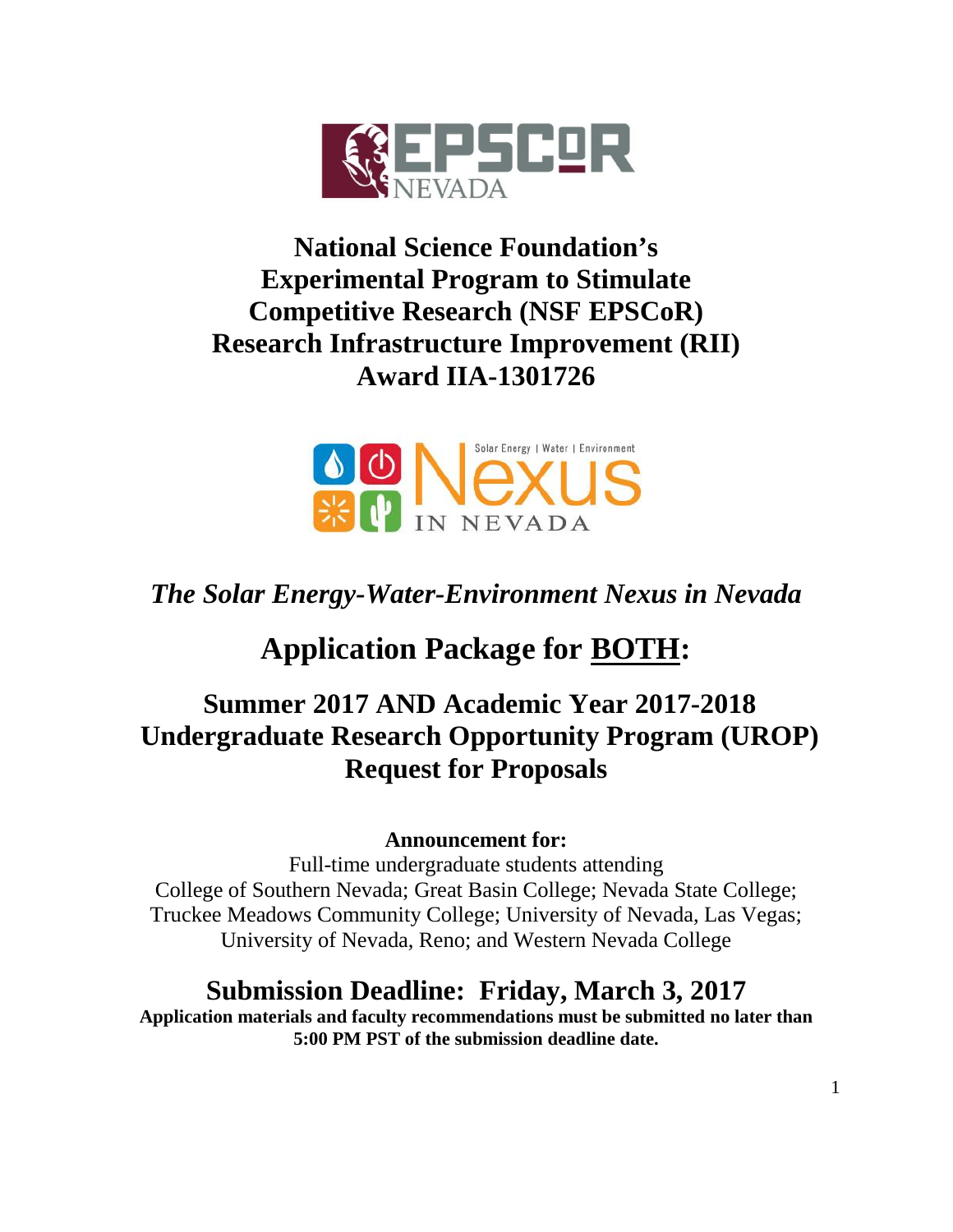**IMPORTANT:** Undergraduate students enrolled full time at any NSHE institution are encouraged to apply to this opportunity. Applicants selected for this award may receive ONE undergraduate research scholarship for either Summer 2017 or Academic Year 2017-2018. You may apply for the Summer, the Academic year, OR if you have no strong preference, indicate both programs and if selected you will be assigned to either the Summer or Academic Year program. Applications will be ranked on quality of the proposal, regardless of program preference.

#### **Eligibility:**

The NSF mission includes support for all fields of fundamental science, technology, engineering and mathematics (STEM) except for medical sciences. Proposed research (STEM or otherwise) related to solar energy, water and/or environmental research are of special interest.

- a. Applicants must be U.S. citizens, permanent residents of the United States, or non-U.S. citizen students with a valid visa.
- b. Applicants must be enrolled full-time at any NSHE institution during the time they are conducting their research. For the purposes of this scholarship, full-time during fall/spring is a minimum of 12 credits, and full-time during summer is a minimum of 1-3 credits.
- c. A grade point average of 3.0 is recommended on the applicant's most recent transcript.
- d. UROP student research must be supervised by a NSHE faculty mentor.
- e. UROP awardees must maintain their undergraduate status throughout the entire program.
- f. Students having received a UROP scholarship under the current NSF EPSCoR Track 1 award are NOT eligible to apply.

Women and members of underrepresented groups are especially encouraged to apply. NSF defines underrepresented groups as Alaska Natives, Native Americans, Blacks or African Americans, Hispanics, Native Hawaiians and other Pacific Islanders, and Persons with Disabilities. Applicants who are first generation college-going (neither of their parents graduated from college) and/or geographically isolated (separated by geographic barriers or distance) are also of special interest.

**Research areas:** Students working in areas of science, technology, engineering or math (STEM) are eligible. Fields related to solar energy, water and/or environmental research are of special interest. These include (but are not limited to): Biology, Civil & Environmental Engineering, Climatology, Computer Science, Ecology, Economics, Education, Environmental Studies, Geography, Hydrology, Journalism, Natural Resources, and Political Science. Students with research tied to medical sciences are encouraged to apply for the National Institutes of Health IDeA Network for Biomedical Research Excellence (NIH INBRE). For more information, visit http://www.unr.edu/inbre.

**Deadline:** Friday, March 3, 2017

**Scholarship amount:** \$4,000 for students and \$750 for faculty mentors. Past recipients of a NSF-EPSCoR undergraduate research scholarship under the current Nexus award are not eligible to apply.

**Award Periods:** Summer Program: June 1, 2017 – August 11, 2017 Academic Year Program: September 1, 2017 – May 31, 2018

**Sponsored by:** National Science Foundation's Experimental Programs to Stimulate Competitive Research (NSF EPSCoR), NSF EPSCoR Solar Energy-Water-Environment Nexus in Nevada program (#IIA-1301726). For more on the Nexus project, visit **<http://nvsolarnexus.org/> .**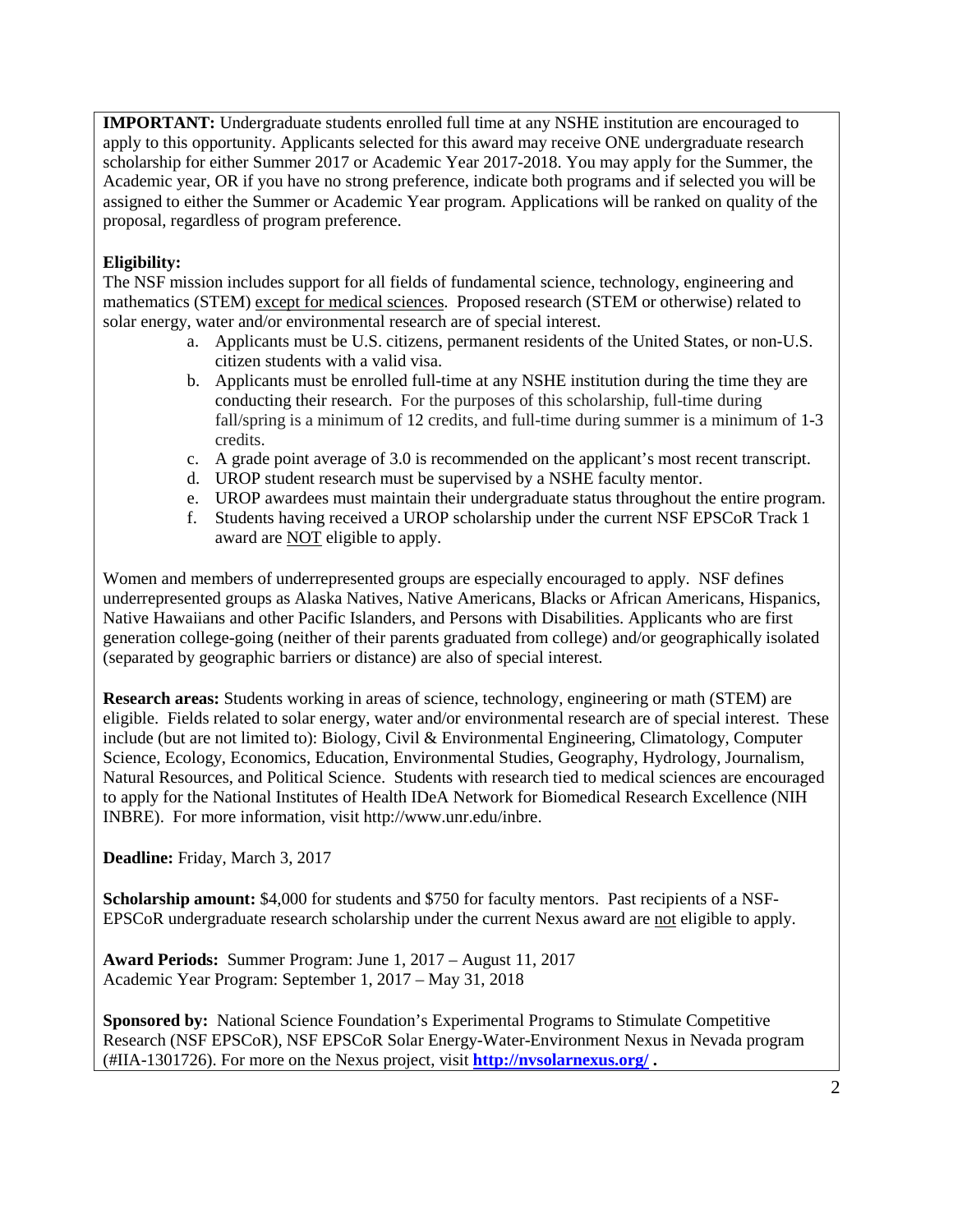## **I. INTRODUCTION**

The Nevada System of Higher Education (NSHE) received a Research Infrastructure Improvement (RII) Award from the National Science Foundation's Experimental Programs to Stimulate Competitive Research (NSF EPSCoR). The *Solar Energy-Water-Environment Nexus in Nevada* project's mission is to advance knowledge and discovery through research on solar energy generation, its environmental impacts, and the associated water issues, and to accelerate this research by developing new capabilities in cyberinfrastructure in Nevada. Four goals will support this mission. Development and expansion of cyberinfrastructure and long-term sustainability are embedded in each goal to promote project integration.

**Goal 1) Solar Energy-Water-Environment Nexus Research and Cyberinfrastructure:** Advance new knowledge and discoveries in solar energy, water and the environment. Expand the cyber connectivity network to incorporate Nexus data within the Nevada Research and Data Center (NRDC).

**Goal 2) Diversity:** Develop a comprehensive approach that leads to an increase in the number of underrepresented students who graduate with STEM degrees.

**Goal 3) Workforce Development:** Develop a sustainable STEM workforce by creating a pipeline of STEM-trained students, educators, and workers while increasing public understanding of solar energy, water, and the environment.

**Goal 4) External Engagement:** Enable Nevada scientists to collaborate and develop relationships with industry, institutions, and the public to strengthen research that will support the economic development of Nevada.

This project will create a center of research excellence on solar energy conversion to electricity within the context of minimizing its negative impacts on water usage and the environment. The proposed center will bring together faculty and staff from a broad range of relevant backgrounds; create a new facility: the Nevada Environment, Water, and Solar Testing and Research Facility (NEW-STAR); support associated instrumentation and new faculty positions to bridge existing gaps in research capabilities; and attract talented undergraduate and graduate students to this area of research.

For more information on Nevada's NSF EPSCoR Solar Energy-Water-Environment Nexus Program and involved faculty researchers, visit [http://nvsolarnexus.org/.](http://nvsolarnexus.org/)

#### **Research Mentor:**

Applicants must identify one or more faculty members to provide guidance and mentorship on their research project.



Having trouble identifying a research mentor? Visit the Nevada STEM Mentor Network website to access a searchable database and other valuable resources at **stemmentor.epscorspo.nevada.edu.**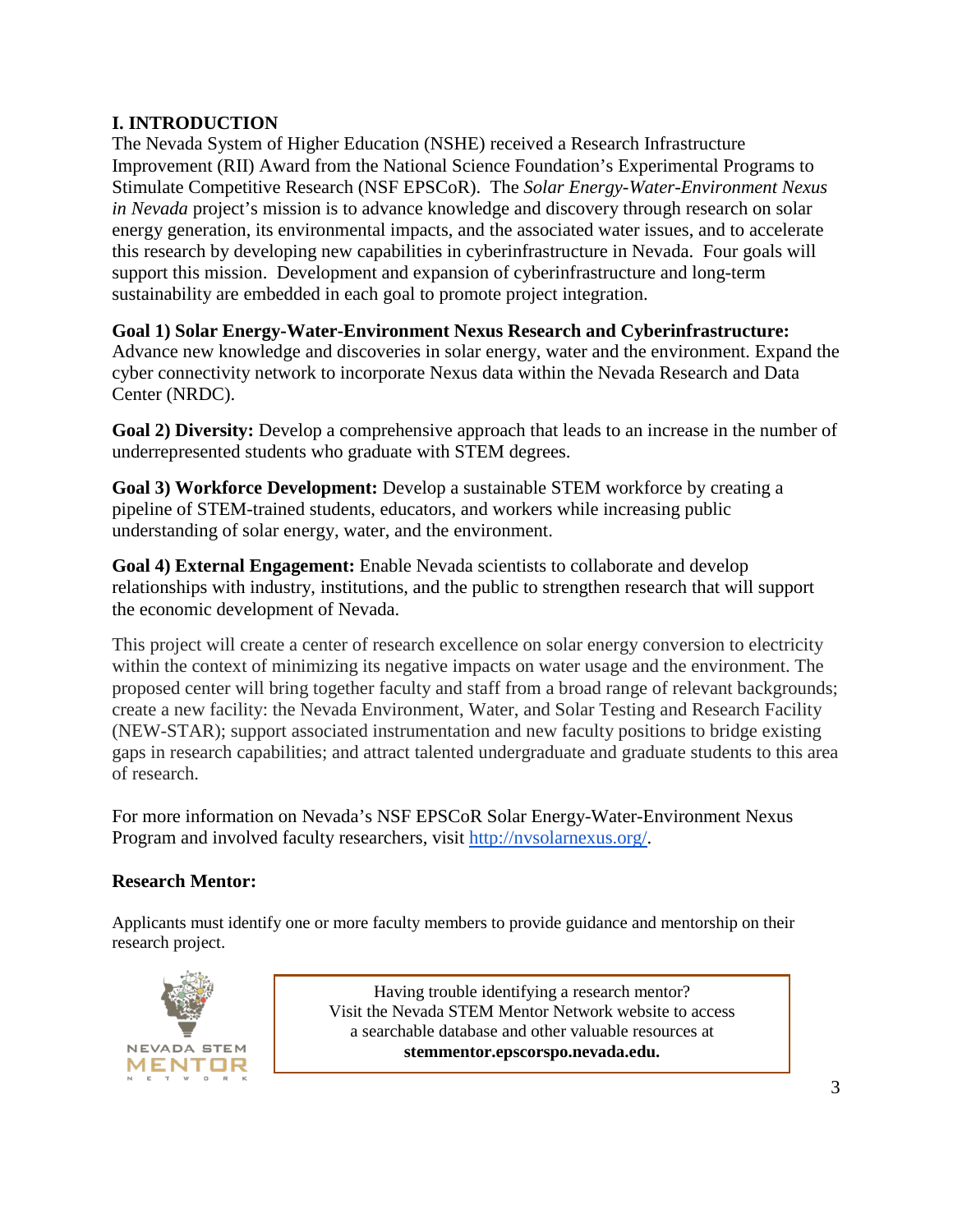You may also contact a Nexus project component lead most closely associated to your proposed research (listed below). Students attending UNR or UNLV, may also contact the Centralized Offices of Undergraduate Research

University of Nevada Reno:<http://www.unr.edu/undergradresearch> University of Nevada, Las Vegas:<https://www.unlv.edu/our>

#### **Nexus Project Component Leads**

*Solar Energy: Dr. Robert Boehm, 702-895-4160, [bob.boehm@unlv.edu](mailto:bob.boehm@unlv.edu)*

*Water: Dr. JaciMaria Batista, 702-895-1585, [jaci.batista@unlv.edu;](mailto:jaci.batista@unlv.edu)* 

*Environment: Dr. Markus Berli, 702-862-5452[, Markus.Berli@dri.edu;](mailto:Markus.Berli@dri.edu) Dr. Dale Devitt, 702-895- 4699, [dale.devitt@unlv.edu](mailto:dale.devitt@unlv.edu)* 

*Cyberinfrastructure: Dr. Sergiu Dascalu, 775-784-4613, [dascalus@cse.unr.edu;](mailto:dascalus@cse.unr.edu) Dr. Fred Harris, 775- 784-6571[, fredh@cse.unr.edu](mailto:fredh@cse.unr.edu)*

*Workforce/Education Development: Dr. Jacque Ewing-Taylor, 775-784-7787, [Jacque@unr.edu;](mailto:Jacque@unr.edu) Michele Casella, 702-522-7076, michele\_casella@nshe.nevada.edu*

#### **I. PROGRAM DESCRIPTION AND INSTRUCTIONS**

#### **A. Program Solicitation**

The NSHE announces the Undergraduate Research Opportunity (UROP) scholarship program to promote undergraduate research in all NSHE institutions. The program is supported by funding from the Nevada NSF EPSCoR Solar Energy-Water-Environment Nexus program and the State of Nevada. Students working in STEM discipline or addressing STEM-related issues are eligible, but at least 50% of the proposals will be awarded to projects that support the Solar Energy-Water-Environment Nexus mission and goals listed above.

This solicitation is announcing two separate UROP scholarship opportunities:

- Summer 2017: June  $1 -$ August 11, 2017
- Academic Year 2016-2017: September 1, 2017 May 31, 2018

Applicants selected for this award may receive ONE undergraduate research scholarship for either Summer 2017 or Academic Year 2017-2018. You may apply for the Summer, the Academic year, OR if you do not have a strong preference, indicate both programs and, if selected, you will be assigned to either the Summer or Academic Year program. Applications will be ranked on quality of the proposal, regardless of program preference. Students must indicate on the UROP Cover Letter (Appendix B) whether they are applying for the Summer program, Academic Year program, or are willing to be assigned to either. Each UROP program will have two divisions: Lower Division, for students with 59 credits or less; and, Upper Division, for students with 60 credits or more.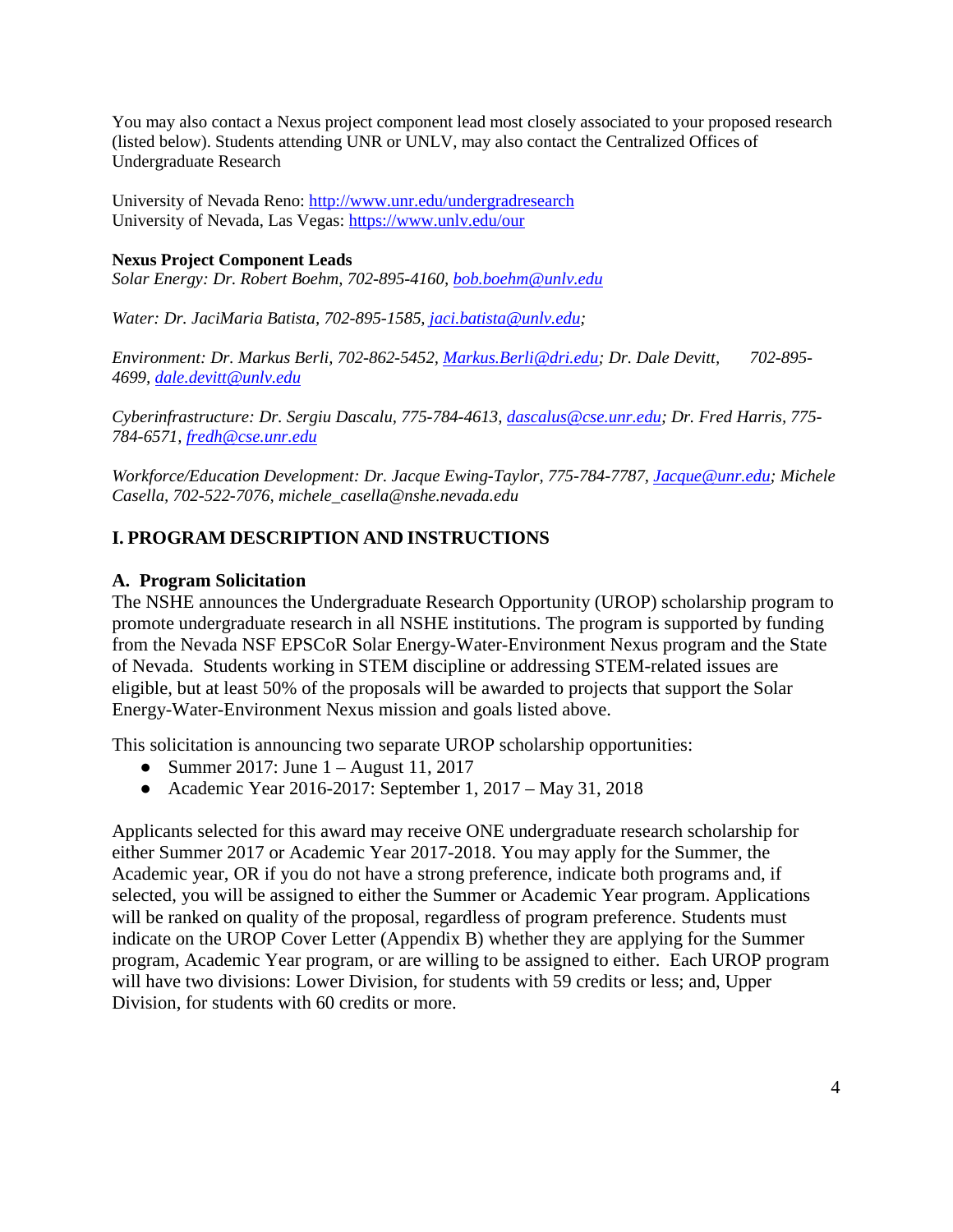Proposals must be original and written by the applicant. The research must be conducted during the research period for which they are funded, under the guidance of a NSHE faculty. Scholarships will provide \$4,000 per student awardee and \$750 to the faculty mentor overseeing the project to cover research expenses. Students are urged to carefully read the following guidance and supporting documents. Applications that do not follow the instructions provided will not be considered.

### **Receive UROP Application Writing Assistance!**

Students applying for the NSF EPSCoR UROP scholarship are strongly encouraged to participate in the Application Writing Workshop. The workshop is presented in three sessions:

- **Session 1:** Learn more about the UROP application, eligibility, roles and responsibilities, connect with potential mentors/mentees, and begin focused writing on your research proposal/personal statement.
- **Session 2:** Work with experienced writing center staff to further draft and edit UROP applications, while learning proper writing techniques for future applications.
- **Session 3:** Finalize UROP applications through a peer-editing process led by experienced writing center staff.

NSHE faculty who have agreed to, or who are interested in being a, research mentor are invited to attend Session 1 of the workshop so as to learn more about the program, meet students and sign up to be listed in the Nevada STEM Mentor Network database.

#### Writing Workshop Dates/Locations:

#### **Truckee Meadows Community College, Dandini Campus**

Session 1: Monday, January 30, 2017, 4:30-6:00 PM, Vista Bldg., Room 204 (STEM Society meeting) Session 2: Friday, February 3, 2017, 12:30-2:00PM, Tutoring & Learning Center in Library Session 3: Friday, February 10, 2017 12:30-2:00 PM, Tutoring & Learning Center in Library *Michelle Montoya, Writing Center Coordinator,<http://www.tmcc.edu/writingcenter/>*

#### **University of Nevada, Las Vegas, Rogers Literature and Law Bldg., Room 101 (Each session will be held twice for scheduling convenience.)**

Session 1: Wednesday, February 8, 2017 & Thursday, February 9, 2017, 3:00-4:30 PM Session 2: Wednesday, February 22, 2017 & Thursday, February 23, 2017, 3:00-5:00 PM (Lied Library - Pioche Room) Session 3: Wednesday, March 1, 2017 & Thursday, March 2, 2017, 3:00-5:00 PM *Gina Sully, Director of UNLV Writing Center, http://writingcenter.unlv.edu/* 

#### **University of Nevada, Reno**

Session 1: Friday, February 10, 2017, 1:00-3:00 PM in 104 MIKC

Session 2: Friday, February 17, 2017, 1:00-3:00 PM in 350 PSAC

Session 3: Friday, February 24, 2017, 1:00-3:00 PM in 350 PSAC

*Maureen McBride, Director of UNR Writing Center, http://www.unr.edu/writing-center* 

#### **Great Basin College, Academic Success Center (ASC) Elko Campus, Room EIT 214**

Session 1: Friday, February 3, 2017, 10:00-11:30 AM (IAV Elko to Centers: Ely, Winnemucca, Battle Mountain, Pahrump)

Session 2: Friday, February 10, 2017, 12:00-1:30 PM at the ACS in Elko, Centers TBA Session 3: Friday, February 24, 2017, 12:00-1:30 PM at the ASC in Elko, Centers TBA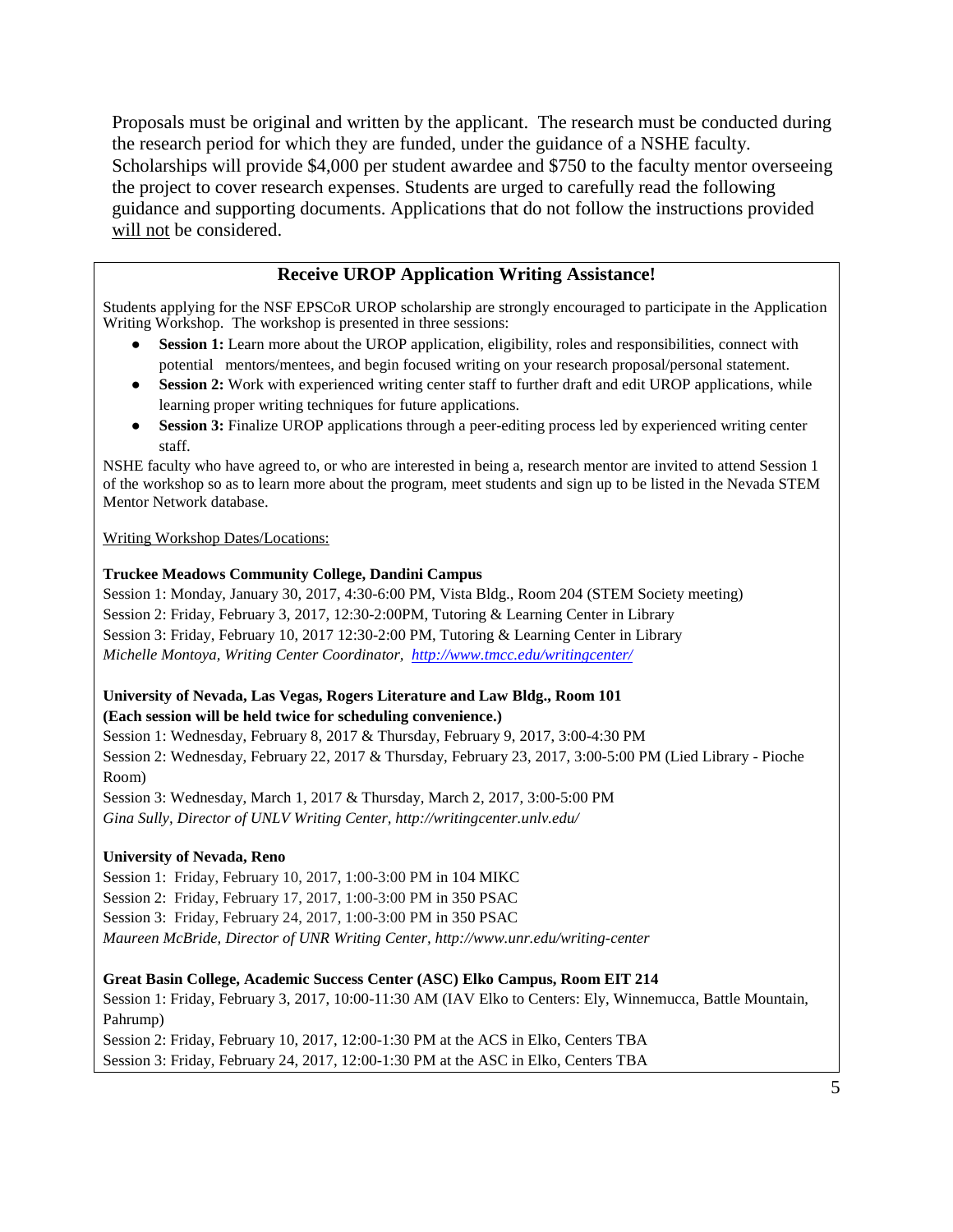*Ping Wang, Director of the ASC <http://www.gbcnv.edu/asc/english.html>*

**Western Nevada College, Academic Skills Center, Carson Campus, Room BRIS 330**  Session 1: Wednesday, February 1, 2017, 2:00-3:30 PM Session 2: Tuesday, February 7, 2017, 11:00 AM-1:00PM Session 3: Monday, February 13, 2017, 4:00-6:00 PM *Josh Fleming, Coordinator of the ASC http://www.wnc.edu/academic-skills-center/*

**To attend the writing workshops, register at<https://www.surveymonkey.com/r/2017uropwriting>**

## **B. Eligibility**

The NSF mission includes support for all fields of fundamental science, technology, engineering and mathematics (STEM) except for medical sciences. Proposed research (STEM or otherwise) related to solar energy, water and/or environmental research are of special interest.

- a. Applicants must be U.S. citizens, permanent residents of the United States, or non-U.S. citizen students with a valid visa.
- b. Applicants must be enrolled full-time at any NSHE institution during the time they are conducting their research. For the purposes of this scholarship, full-time during fall/spring is a minimum of 12 credits, and full-time during summer is a minimum of 1-3 credits.
- c. A grade point average of 3.0 is recommended on the applicant's most recent transcript.
- d. UROP student research must be supervised by a NSHE faculty mentor.
- e. UROP awardees must maintain their undergraduate status throughout the entire program.
- f. Students having received a UROP scholarship under the current NSF EPSCoR Track 1 award are NOT eligible to apply.

Women and members of underrepresented groups are especially encouraged to apply. NSF defines underrepresented groups as Alaska Natives, Native Americans, Blacks or African Americans, Hispanics, Native Hawaiians and other Pacific Islanders, and Persons with Disabilities. Applicants who are first generation college-going (neither parent graduated from college) and/or geographically isolated (separated by geographic barriers or distance) are also of special interest.

#### **C. Award Information**

- 1. Students may apply for both the Summer 2017 and Academic Year 2017-2018 programs through this announcement but will only be allowed to participate in one of them.
- 2. These scholarship funds are awarded to encourage student engagement in undergraduate research and should be administered as a scholarship.
- 3. Since acceptance of this award may impact a student's income level to a degree that could affect eligibility for other scholarships, fellowships, and student loans, all students should consult with a campus financial aid advisor as part of the application process.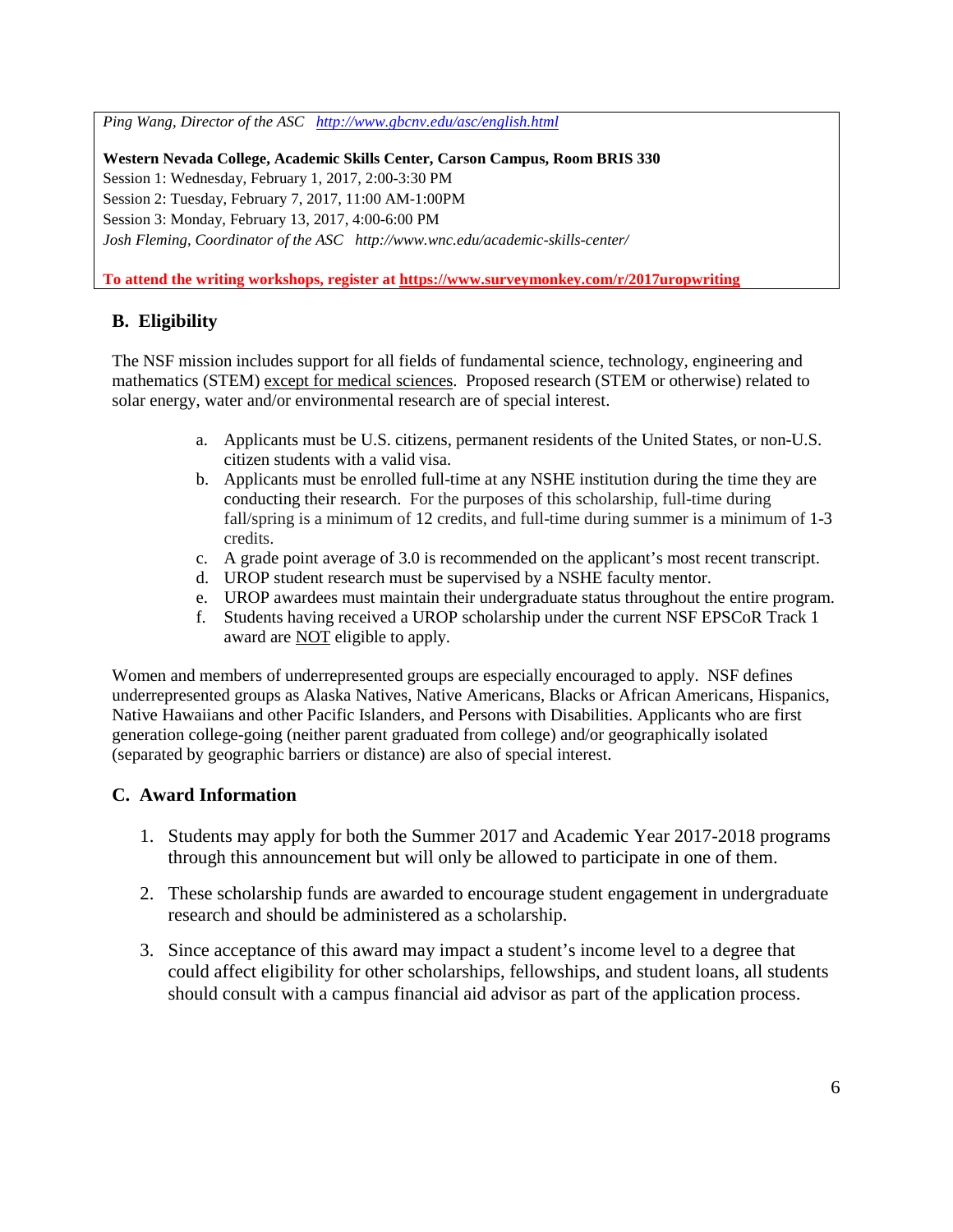\*Students receiving the Governor Guinn Millennium Scholarship should consult with a financial aid counselor to determine the effect that this award may have on a student's need-based financial aid.

- 4. The NSHE does not provide tax advice. If you have questions about possible tax liabilities, you may refer to the IRS web sites: [http://www.irs.ustreas.gov.](http://www.irs.ustreas.gov/)
- 5. Participants are generally not allowed to engage in other research programs or have other work or employment. Special permission to have outside employment is only allowed if granted by the UROP Campus Leads, Dr. Scott Mensing (UNR) or Dr. Kurt Regner (UNLV). Requests should be made through Michele Casella, via email, at [michele\\_casella@nshe.nevada.edu.](mailto:michele_casella@nshe.nevada.edu)

## **D. Program Guidelines**

- 1. Research must be conducted under the direction of a NSHE faculty mentor who has agreed to supervise the research project. NSHE adjunct faculty may be identified as comentors.
- 2. Proposals are requested that involve the STEM disciplines, especially in areas related to solar energy, water and the environment. Students who are working outside of STEM disciplines (e.g. economics, education, journalism, policy) are welcome to apply but should propose projects that support the advancement of STEM-related research and education. Proposals on the education or communication of project-related topics are also welcomed.
- 3. It is acceptable for proposals from two or more students to be part of a larger research project; however, each proposal must be a unique effort by one student and will be reviewed on its own merit.
- 4. Awardees must be present during the entire program period, and the research is to be completed by the end dates as designated by the award.
- 5. Successful candidates are required to provide programmatic feedback for NSF evaluations through participation in surveys and questionnaires.
- 6. Each student **must** prepare and present a poster at the Nevada Undergraduate Research Symposium, held in the Fall and Spring of each year. The exact date and location will be provided to awardees accordingly. The poster should represent the research done over the course of the funded project period. Travel funding will be provided for out-of-town students to attend these meetings.
- 7. Each awardee will submit a signed obligation form, a digital headshot, and a summary of their proposed research to Michele Casella at the time they accept the scholarship. The summary and photo will be used to announce UROP awardees on NSHE publications and websites.
- 8. Each awardee will be strongly encouraged to participate in the Solar Energy-Water-Environment Nexus program during and after the end of their undergraduate research experience in one capacity or another (e.g. peer mentor, poster presenter, etc.). Opportunities for continued Nexus participation will be provided to awardees as they come available.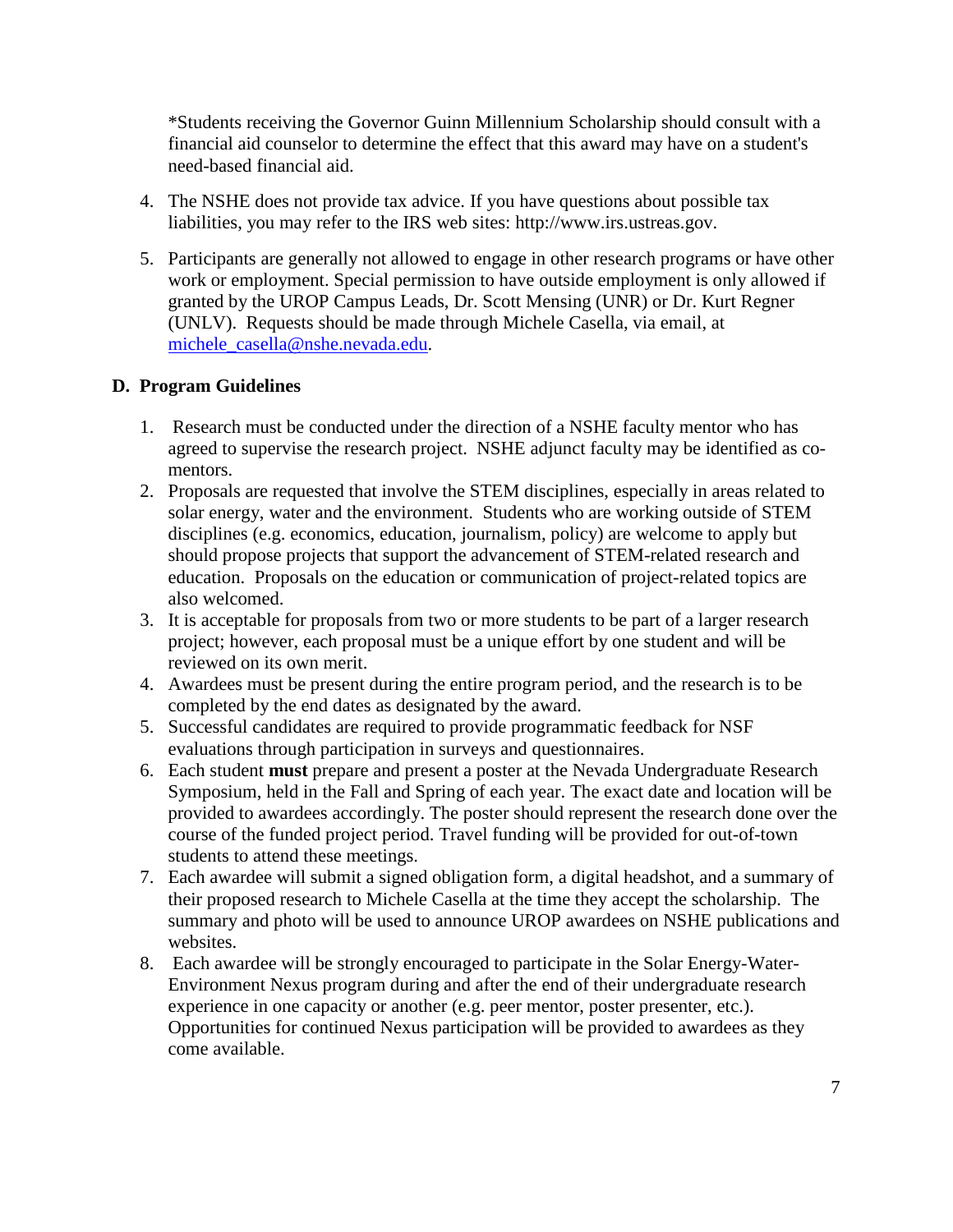**NOTE: IMPORTANT CHANGE TO APPLICATION PROCESS.** While all NSHE students, except those with medical science research, are eligible to apply for a UROP scholarship, the application process is different for lower division students (those who have completed 59 or fewer semester credits overall) and upper division students (those who have completed 60 or more semester credits overall). We anticipate awarding scholarships to both divisions in proportion to the number of applications that are received. Be sure to read the directions that follow carefully and fill out all required forms clearly and completely, as applications lacking any of the required information will not be considered.

#### **E. Proposal Preparation Instructions for Lower Division students (59 or fewer semester credits completed)**

Each proposal must be submitted as a **single pdf document in the order listed below**. Any applicant who does not receive confirmation that their proposal was received should contact Michele Casella, [michele\\_casella@nshe.nevada.edu,](mailto:robin_gonzales@nshe.nevada.edu) to verify receipt of proposal by the NSHE Sponsored Programs Office. To further understand the UROP application process, refer to "The Application Process: Who does what?" (**Form C in Appendices**)

- 1. **UROP Application Checklist (Form A in Appendices)** Applicants will need to complete the form and obtain required signatures. Illegible forms will not be considered. Typewritten forms are strongly recommended. Be advised that you are required to consult with your financial aid office. An appointment may be necessary, so plan accordingly.
- 2. **Cover Page (Form B in Appendices):** Applicants will need to complete the form and obtain the required signatures. Illegible forms will not be considered. Typewritten forms are strongly recommended.
- 3. **Applicant's Statement:** Applicants should prepare a statement that answers the following questions:
	- a. What are your educational goals? What are your career goals?
	- b. How will participation in this program assist you in achieving your career goals?
	- c. What relevant courses have you completed?
	- d. Do you have any prior research or applicable work experience?
	- e. What research are you interested in conducting with your mentor? Be as specific as you can about the research questions and methodologies you propose to use to conduct the work, to include a research timeline.

This statement must be written solely by the undergraduate applicant and is limited to a total length of two pages. Statements must be single-spaced with 1" margins, in 12-pt. Times New Roman font. Handwritten statements will not be accepted. Students seeking writing assistance should register for one of the UROP Application Writing Workshops, referenced on pages 5-6.

4. **Scanned transcripts or downloaded "unofficial" pdf transcripts from your college website:** Transcripts of all college courses completed must be submitted, including a list of courses in which applicant is currently enrolled.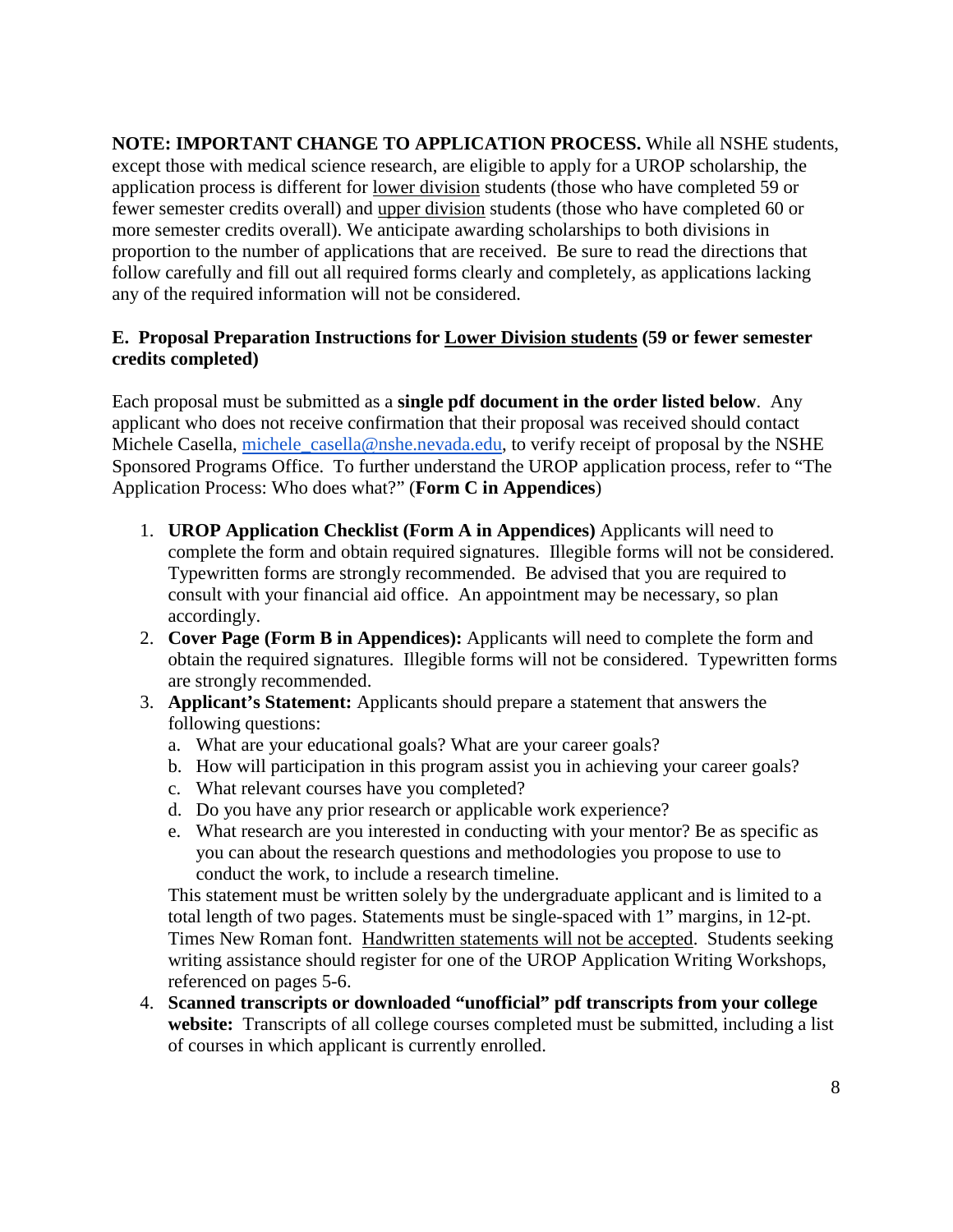- 5. **Biographical Sketch or CV (Forms C and D in Appendices):** Submit one for the student applicant and one for the mentor; limited to two pages per person.
- 6. **Endorsement Letter(s)**: Each mentor must write a nomination letter in support of his/her student's application and commit to serve as a mentor. It is very important that the letter describe the objectives/hypotheses and timeline for the student's proposed research project and be customized to highlight student's abilities and strengths for a successful research experience. Mentor letters for students with GPA below 3.0 should also specifically describe the student's readiness for a research experience. Each proposed mentor must "sign-off" on the proposal, noting approval and affirming that they have read the student's proposal and pledge to mentor the student throughout the project period.

### **F. Proposal Preparation Instructions for Upper Division students (60 or more semester credits completed)**

Each proposal must be submitted as a **single pdf document**. If an applicant does not receive confirmation that their proposal was received, s/he should contact Michele Casella, ([smichele\\_casella@nshe.nevada.edu](mailto:michele_casella@nshe.nevada.edu) to verify receipt of the proposal by the NSHE Sponsored Programs Office. To further understand the UROP application process, refer to "The Application Process: Who does what?" (**Form C in Appendices**)

- 1. **UROP Application Checklist (Form A in Appendices)** Applicants will need to complete the form and obtain required signatures. Illegible forms will not be considered. Typewritten forms are strongly recommended. Be advised that you are required to consult with your financial aid office. An appointment may be necessary, so plan accordingly.
- 2. **Cover Page (Form B in Appendices):** Applicants will need to complete the form and obtain required signatures. Illegible forms will not be considered. Typewritten forms are strongly recommended.
- 3. **Project Description (limit two pages, including all graphs or pictures):** The formulation of the research project may be a result of a collaborative effort by the applicant and mentor; however, the project description **must be written solely by the undergraduate applicant.** It should be a concise statement including clear hypotheses to be tested or questions to be asked. The project description must be written in a way that is understandable to reviewers whose background may be outside the applicant's specific field of research. The two-page project description should be single spaced with 1" margins, in 11-pt. Times New Roman font and must include the following sections:
	- a. Abstract (50-100 words)
		- b.Introduction
		- c. Objectives
		- d.Research hypotheses or questions
		- e. Plans for research and/or creative work
		- f. Timetable
		- g. Plans for dissemination of results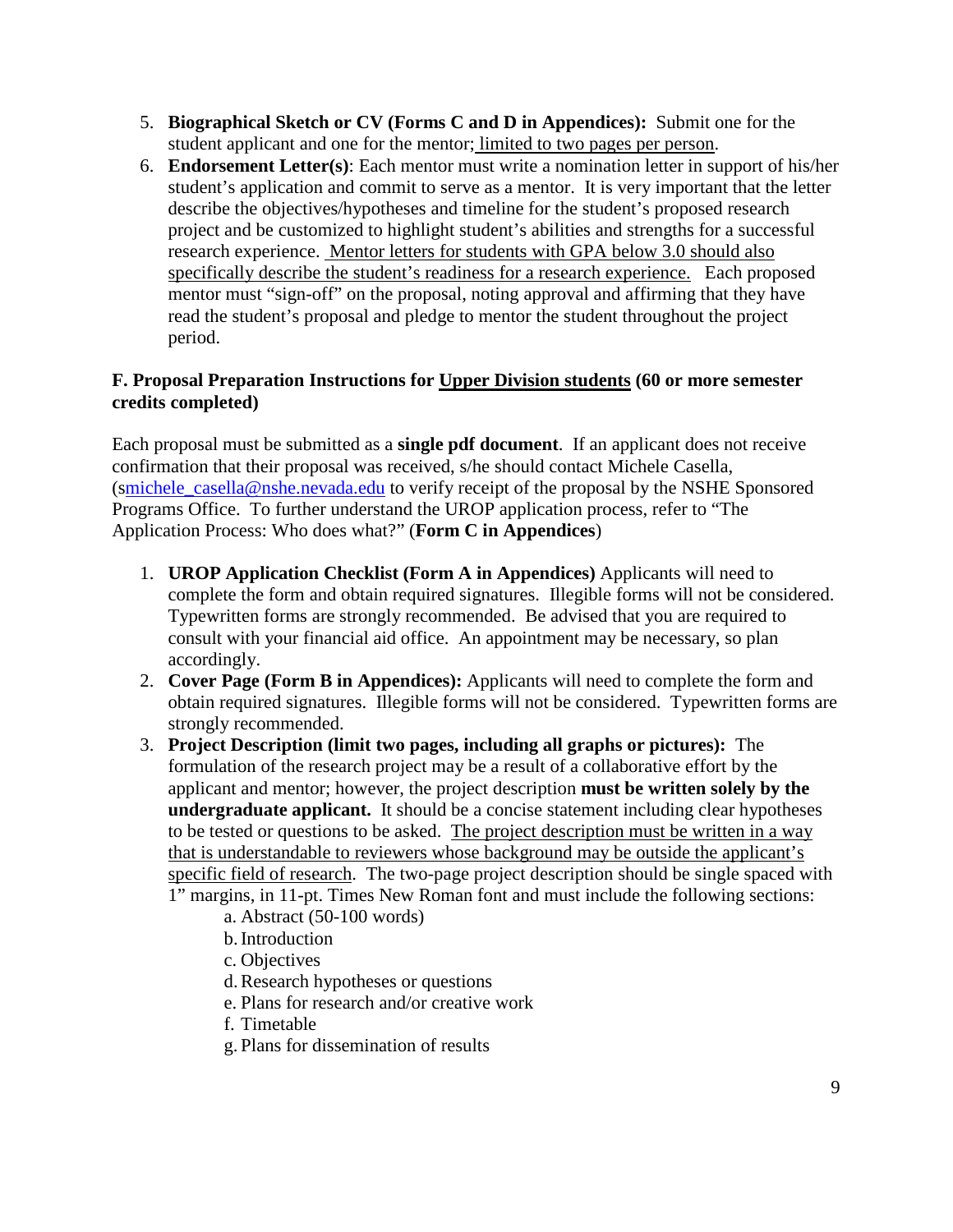Students seeking writing assistance should register for one of the UROP Application Writing Workshops, referenced on page 5-6.

- 4. **References/citations (Form D in Appendices):** Not included in the two-page limit for the project description.
- 5. **Scanned transcripts or downloaded "unofficial" pdf transcripts from your college website:** Transcripts of all college courses completed must be submitted, including a list of courses in which applicant is currently enrolled.
- 6. **Biographical Sketch or CV (Forms E and F in Appendices):** One each from student applicant and mentor, limited to two pages per person.
- 7. **Endorsement letter(s):** Letters are to be written by supervising faculty mentor(s) indicating their approval of the proposal and describing their level of involvement in the project. It is very important that the letter describe the objectives/hypotheses and timeline for the student's proposed research project and be customized to highlight student's abilities and strengths for a successful research experience. Mentor letters for students with a GPA below 3.0 should also specifically describe the student's readiness for a research experience. Each proposed mentor must "sign-off" on the proposal, noting approval and affirming that they have read the student's proposal and pledge to mentor the student throughout the project period.

## **G. Roles and Responsibilities of Faculty Mentors**

- 1. Each mentor agrees to arrange recurring meeting times to discuss the research project. The mentor agrees to ensure the student has proper guidance/training and supervision on a daily basis.
- 2. Each mentor or co-mentor should respect the student and provide advice, support, and encouragement as described in *Mentoring as the "Giving and Receiving of Wisdom" among Faculty and Students* [\(http://www.csun.edu/eop/htdocs/fmp%20manual.pdf\)](http://www.csun.edu/eop/htdocs/fmp%20manual.pdf).



For additional resources for research mentors and to post research opportunities, visit **stemmentor.epscorspo.nevada.edu.** 

## **H. Projects Involving Human Subjects or Vertebrate Animals**

Prior approval by the Institutional Review Board (IRB) for human subjects and/or the Institutional Animal Care and Use Committee (IACUC) for animal subjects is not required for proposal submission. However, students chosen to receive a scholarship under this program who anticipate the use of human or animal subjects in their research must receive approval of their research protocols by the appropriate review board prior to the beginning of research and release of funds.

1. Human Subjects: If this proposed project involves the collection of information from human beings through interaction or observation, include an attachment (not included in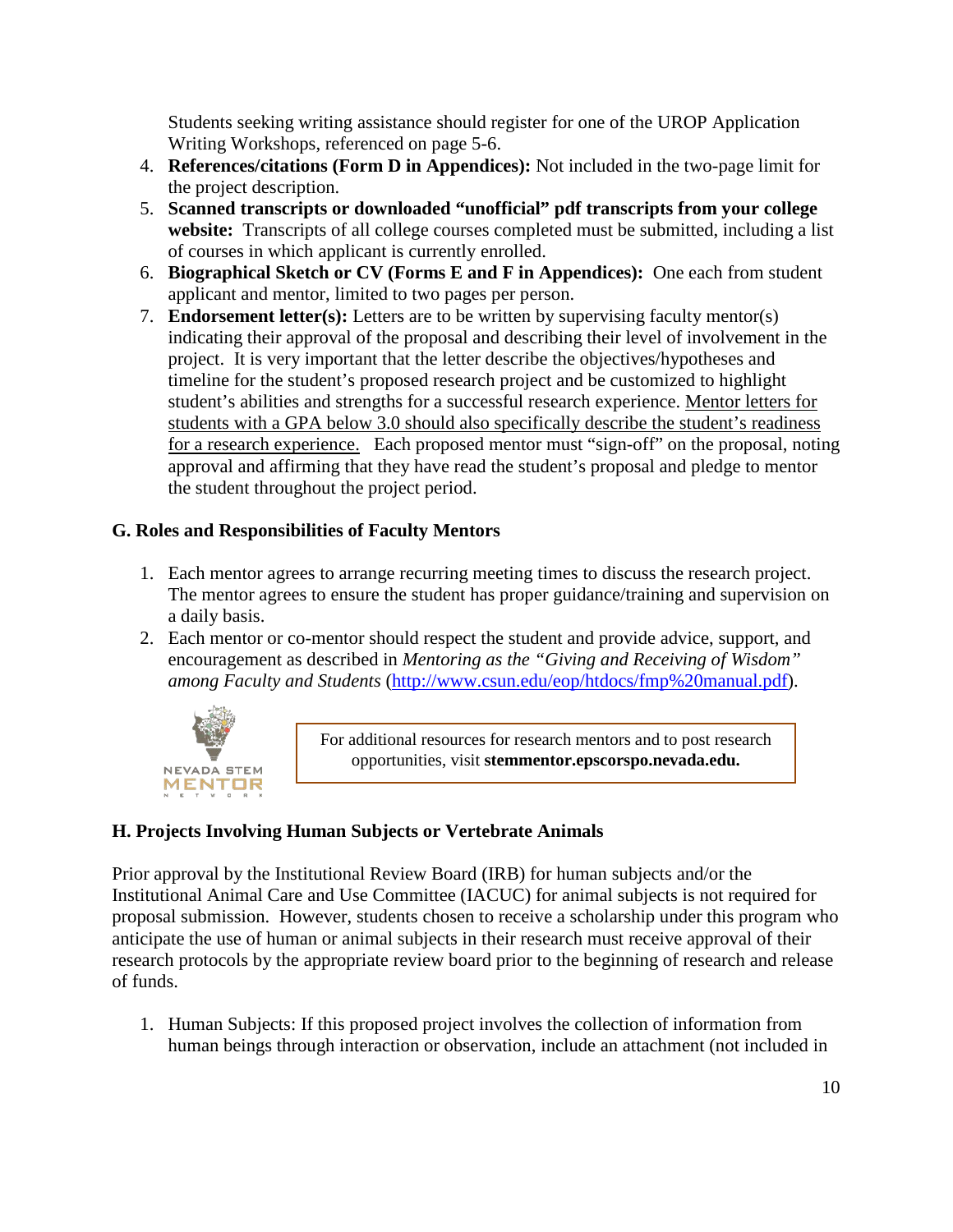the two-page limit) that provides sufficient information to enable reviewers to evaluate potential risks to subjects. Include information concerning the subject population, type(s) of information to be gathered, and measures to be taken to protect privacy and reduce risks.

2. Vertebrate Subjects: If this proposed project involves living vertebrate animals in any way, include an attachment (not included in the two page limit) that provides sufficient information to enable reviewers to evaluate the choice of species, number of animals to be used, and any exposure of animals to discomfort, pain, or injury.

## **III. PROPOSAL REVIEW PROCESS AND EVALUATION CRITERIA**

Applications will be reviewed by a panel of faculty from throughout the NSHE system. There will be separate panels for upper and lower division proposals. Awardees are eligible to participate in only one of the two divisions. Proposals will be selected based on a statewide, merit-based review. Eligible STEM-related research topics are welcome; however, at least 50% of all awards will be granted to those whose research is related to solar energy, and its impacts on water and the environment The selection process will include a review committee that will focus on the following review criteria:

- 1. Has the "Applicant's Statement" (lower-division student) or "Project Description" (upper-division student) identified an important research topic and clearly articulated its relevance to science / society?
- 2. Have the activities / methods been described in sufficient detail to assess the likelihood that the student will have a successful experience? Is there sufficient access to equipment/resources? Is the timeline achievable?
- 3. Has the applicant demonstrated a level of academic preparation and excellence, as reflected by his/her appropriate coursework and/or other measures, which would predict success in a research experience? Does the applicant have other background experience and/or extracurricular activities which would help predict success in a research experience?
- 4. Are the applicant's recommendation letters supportive of his/her participation in the program, including specific reference to his/her potential for success in this program?

## **IV. PROPOSAL SUBMISSION, AWARD NOTIFICATION AND TIMELINE**

#### **A. Submission of Proposals**

All required documentation *listed in this announcement under E. and F. Proposal Preparation* should be scanned into the completed proposal in the order outlined and then converted into one pdf file for submission. It is the responsibility of the applicants to obtain and submit all required documentation for their proposal via email to **[urop@nshe.nevada.edu.](mailto:urop@nshe.nevada.edu)** 

The email subject line and the pdf application document should be specific to each applicant and read: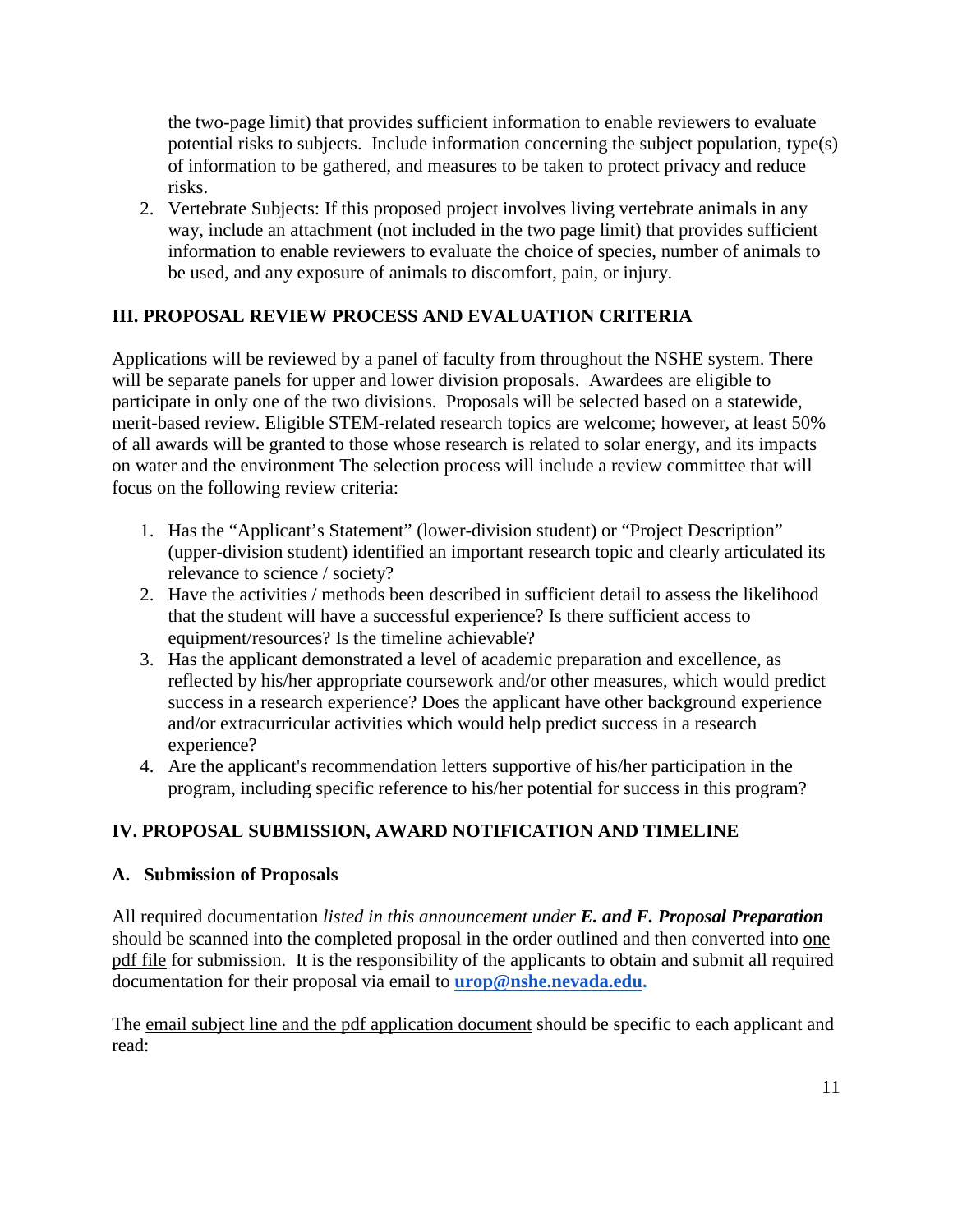## **Last Name\_First Name\_Institution\_UROP17-18**  *Example:* **(Jones\_Tom\_UNR\_UROP17-18)**

## **NOTE: Application deadline for both programs: Friday, March 3, 2017, 5:00 PM PST**

## **Incomplete or illegible applications will not be accepted.**

#### **B. Notification**

Letters of award, as well as letters of regret, will be sent to all applicants after a statewide review has been conducted.

#### **C. Obligation to the Government**

Applicants for the award will be considered without regard to race, creed, color, sex, age, national origin and/or physical impairment.

#### **D. Contacts**

Potential applicants with questions regarding this program are strongly encouraged to contact a Program Leader.

| <b>University of Nevada, Reno:</b> | <b>University of Nevada, Las Vegas:</b> |
|------------------------------------|-----------------------------------------|
| Dr. Scott Mensing;                 | Dr. Kurt Regner;                        |
| Email: $smensing@unredu$           | Email: kurt.regner@unly.edu             |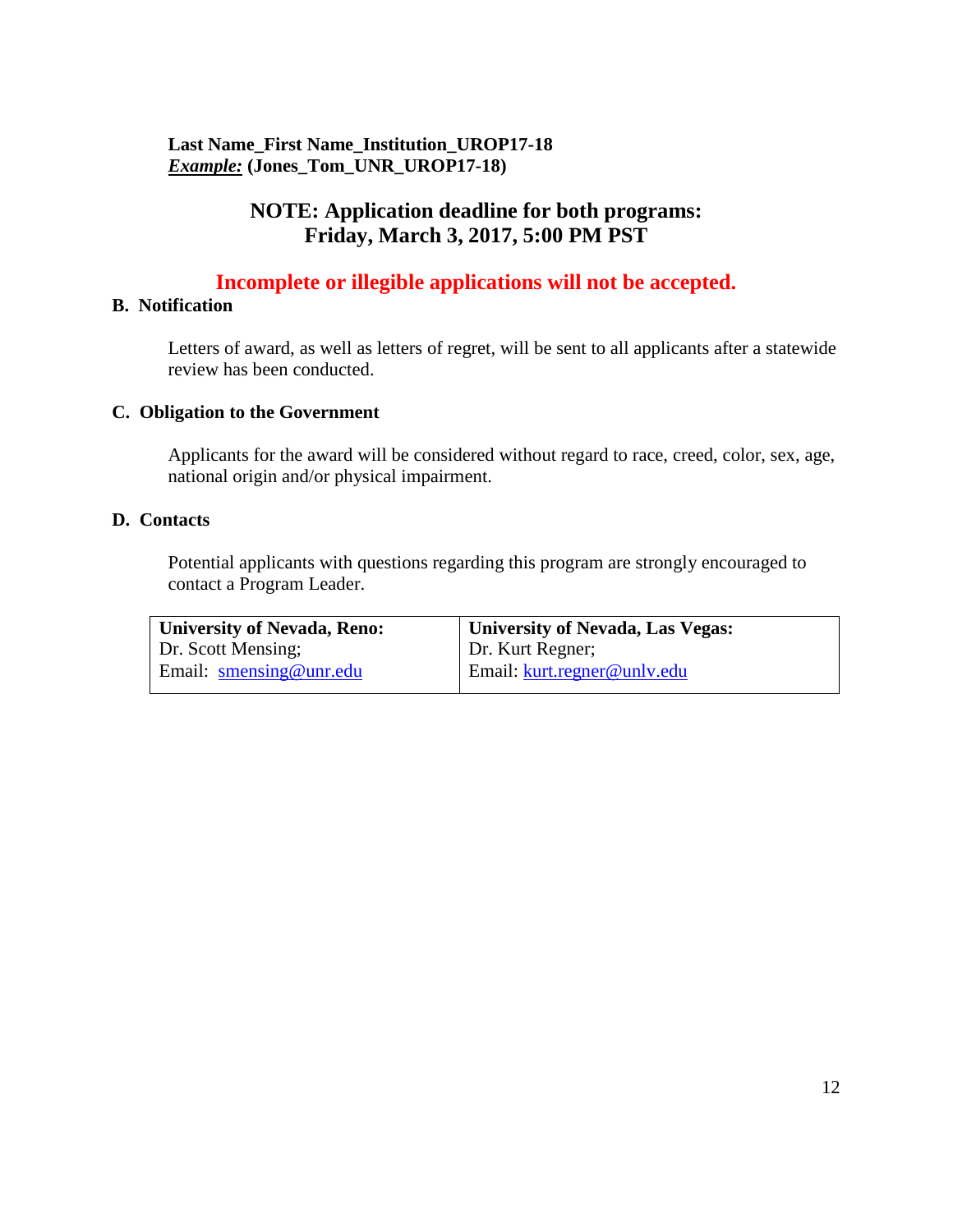# **APPENDICES**

# **Forms A-E**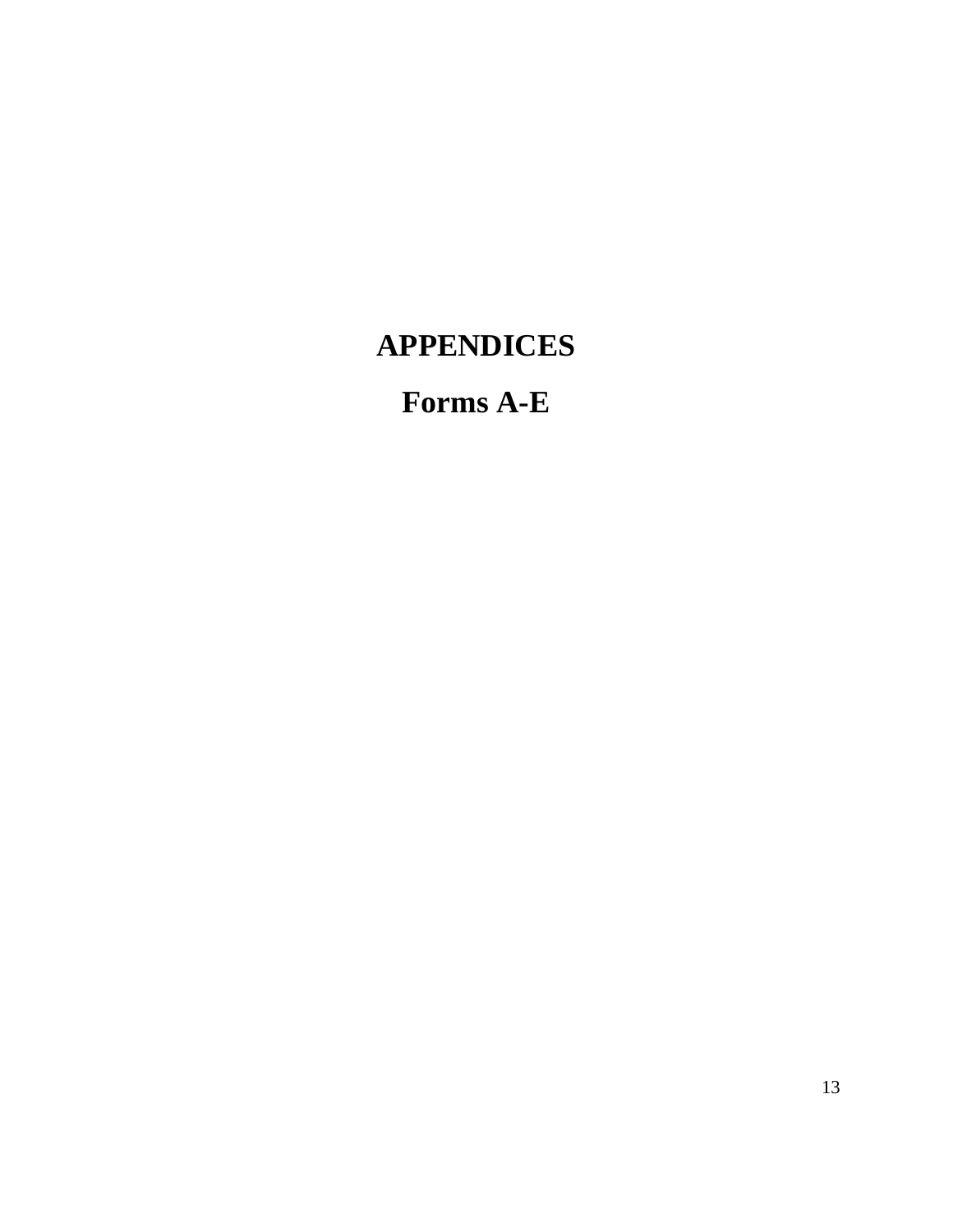## **FORM A**

## **Undergraduate Research Opportunity Program Application Checklist (to be submitted with your application)**

| For which program are you applying? (Check 1)                                                 |
|-----------------------------------------------------------------------------------------------|
| $\Box$ Summer 2017 $\Box$ Academic Year 17-18<br>$\Box$ Both Summer and Academic Year         |
| To which division do you belong? (Check 1)                                                    |
| $\Box$ Lower Division (59 credits or less)<br>$\Box$ Upper Division (more than 60 credits)    |
| Name:                                                                                         |
|                                                                                               |
|                                                                                               |
| <b>Check All Completed Items:</b>                                                             |
| $\Box$ Attended UROP Application Writing Workshop (not required but strongly recommended)     |
| $\Box$ Contacted campus financial aid office                                                  |
| $\Box$ Completed all tasks under "Proposal Preparation" Section E                             |
| $\Box$ Referenced/completed all forms in the Appendices A-E (typewritten documents preferred) |
| $\Box$ Scanned all required documents into one pdf, named accordingly:                        |
| <b>Last Name_First Name_Institution_UROP17-18</b><br>Jones_Tom_UNR_UROP17-18                  |
| $\Box$ Letter of endorsement from mentor is included in this packet                           |
| $\Box$ Letter of endorsement sent separately by mentor to $urop@nshe.newada.edu$              |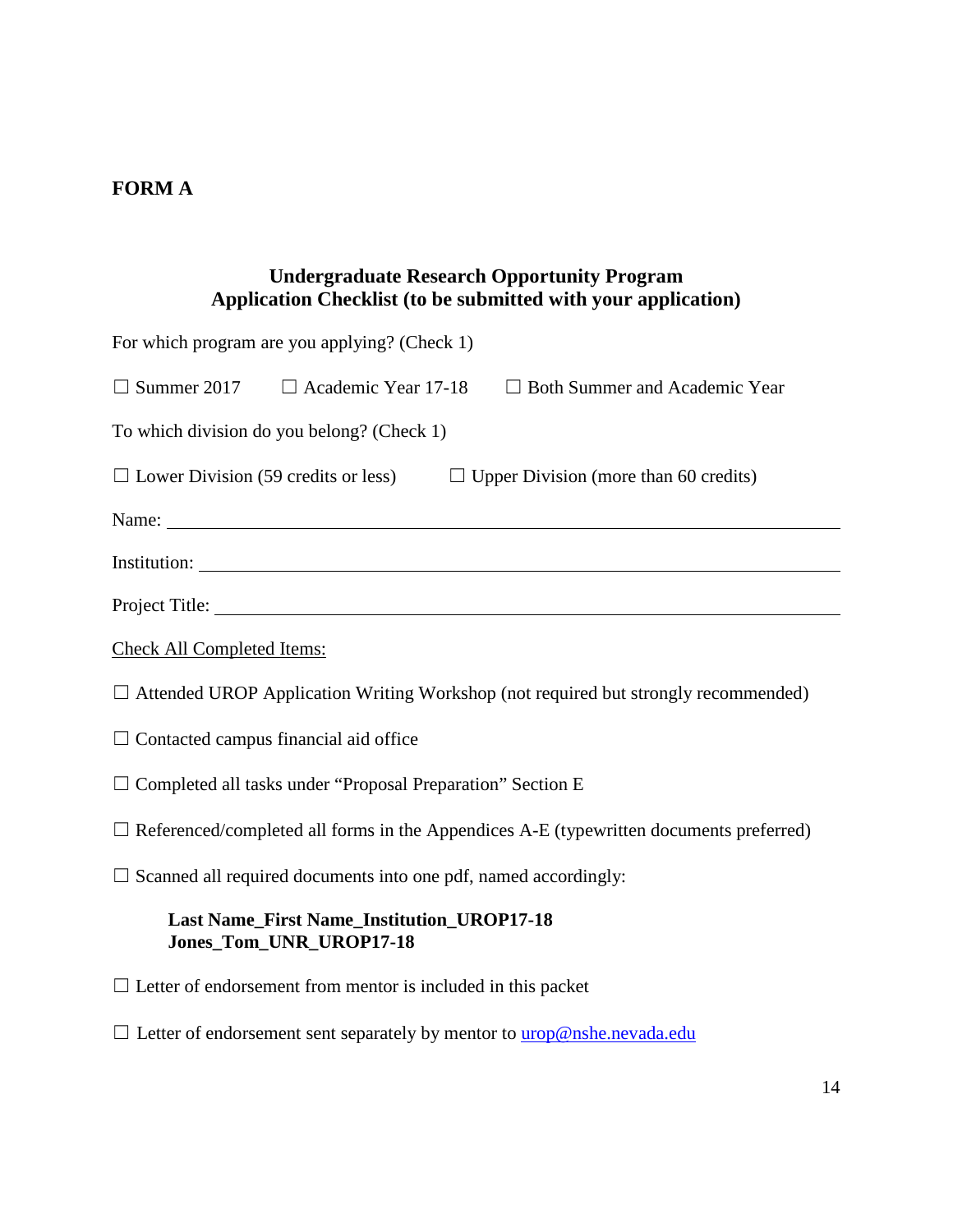$\Box$  Completed pdf packet is emailed to **urop@nshe.nevada.edu** by Friday, March 3, 2017.

## **FORM B**

## **Cover Page: NSF EPSCoR R II Award IIA-1301726 "Solar Energy-Water-Environment Nexus in Nevada"**

## **Undergraduate Research Opportunity Program (UROP) SUMMER & ACADEMIC YEAR PROGRAMS 2017-2018**

|                                   | Name of Project:                                                     |                          |          |
|-----------------------------------|----------------------------------------------------------------------|--------------------------|----------|
|                                   | This project involves human or vertebrate animal subjects:           | $YES$ NO_                |          |
|                                   | WHAT IS YOUR PROGRAM PREFERENCE? (Check One)                         |                          |          |
| $\Box$ Summer 2017                | $\Box$ Academic Year 2017-2018 $\Box$ Either Program (no preference) |                          |          |
|                                   | TO WHICH DIVISION DO YOU BELONG?                                     |                          |          |
| $\Box$ Upper Division             | <b>Lower Division</b>                                                |                          |          |
| <b>Student Information:</b>       |                                                                      |                          |          |
| Student name                      |                                                                      | Student signature        | Date     |
| Student's educational Institution |                                                                      | Student's Declared Major |          |
| Student's Street Address          |                                                                      | City<br><b>State</b>     | Zip Code |
| <b>Student Phone:</b>             |                                                                      | E-mail:                  |          |

Broadening Participation for Greater Diversity

The Solar Energy, Water and Environment Nexus in Nevada program is a National Science Foundation Experimental Program to Stimulate Competitive Research (NSF-EPSCoR) project administered by the Nevada System of Higher Education. The NSF-EPSCoR has a strong commitment to broadening participation [\(http://www.nsf.gov/od/broadeningparticipation/bp.jsp\)](http://www.nsf.gov/od/broadeningparticipation/bp.jsp). Groups underrepresented in science, technology, engineering and mathematics (STEM) include women, underrepresented minorities (African Americans, American Indians including Native Alaskans, Hispanics and Native Pacific Islanders), and persons with disabilities.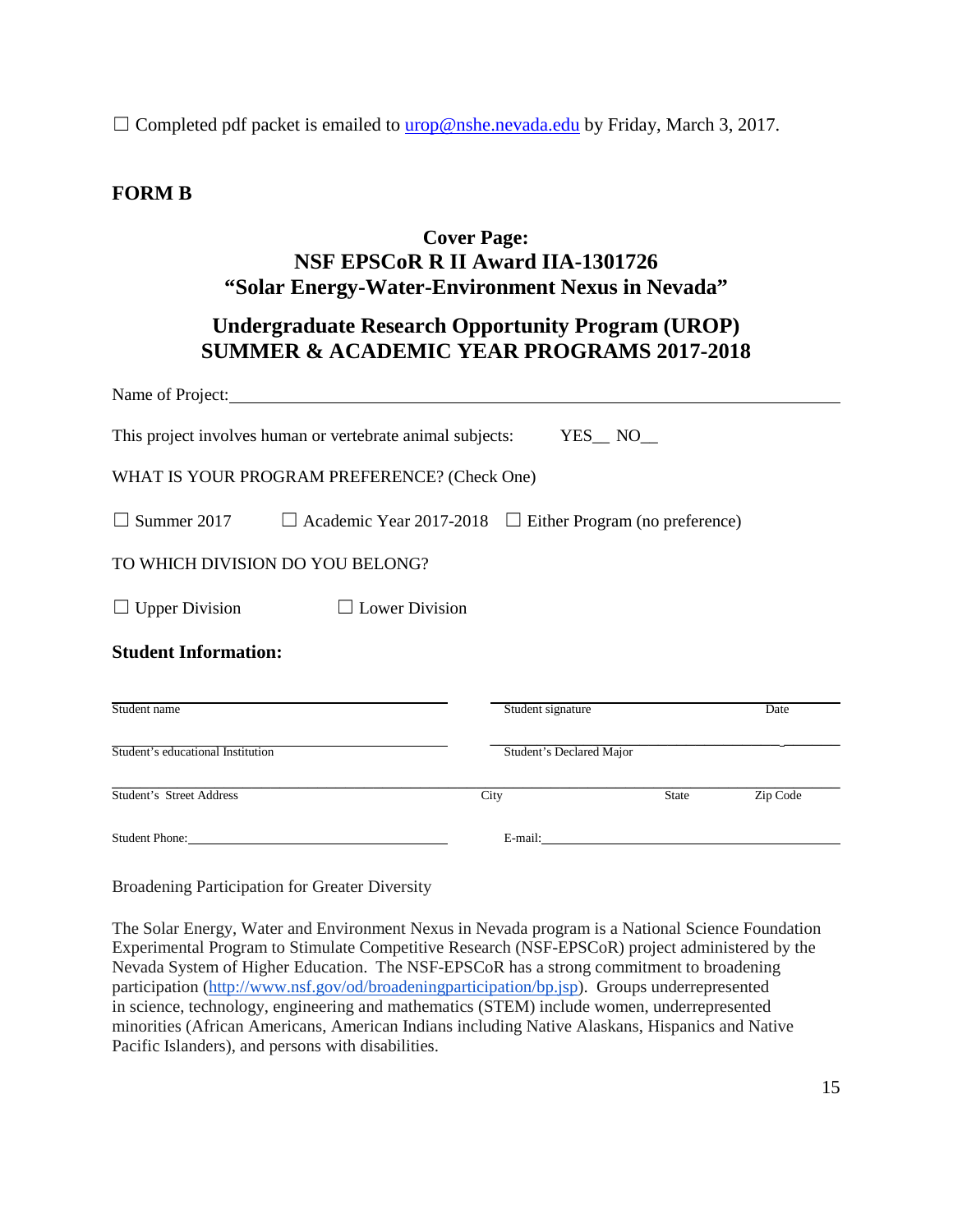Checking the underrepresented groups box(es) on the application is optional and will not influence the determination of funding.

| $\Box$ Male<br>$\Box$ Female                                                                                                                                                                                                                                                                                                                                                                                                                                                                     | $\Box$ Do not wish to disclose                                                                                                                                                                                                                                                                                  |  |
|--------------------------------------------------------------------------------------------------------------------------------------------------------------------------------------------------------------------------------------------------------------------------------------------------------------------------------------------------------------------------------------------------------------------------------------------------------------------------------------------------|-----------------------------------------------------------------------------------------------------------------------------------------------------------------------------------------------------------------------------------------------------------------------------------------------------------------|--|
| $\Box$ First generation college student                                                                                                                                                                                                                                                                                                                                                                                                                                                          | □Live in and/or attending a NSHE institution in a rural area                                                                                                                                                                                                                                                    |  |
| <b>Ethnicity</b> (choose one):<br><b>Race</b> (select one or more):<br>$\Box$ Hispanic or Latino<br>□ American Indian or Alaskan Native<br>$\Box$ Not Hispanic or Latino<br>$\Box$ Asian<br>$\Box$ Do not wish to disclose<br>□Black or African American<br>□Native Hawaiian or Pacific Islander<br>Citizenship (choose one):<br>$\Box$ White<br>$\Box$ U.S. Citizen<br>$\Box$ Do not wish to disclose<br>□ Permanent Resident (Green Card holder)<br>$\Box$ Dual citizenship with U.S. passport |                                                                                                                                                                                                                                                                                                                 |  |
| <b>College Access Program Participation (check all that apply):</b><br>$\Box$ Louis Stokes Alliance for Minority Participation (LSAMP)<br>$\Box$ Other<br>□ UNR's Dean's Future Scholars<br>□ Other College Access Programs ___<br>Previous undergraduate research funding (check all that apply):<br>$\Box$ National Science Foundation<br>□TRIO McNair Scholars Program<br>$\Box$ Other scholarship funding                                                                                    | □ Gaining Early Awareness and Readiness for Undergraduate Programs (GEAR UP)<br>$\Box$ TRIO (indicate which TRIO program you were in) $\Box$ Upward Bound $\Box$ McNair Scholars<br>□IDeA Network of Biomedical Research (INBRE)<br>□National Aeronautics and Space Administration (NASA)<br><b>Space Grant</b> |  |
| participated:                                                                                                                                                                                                                                                                                                                                                                                                                                                                                    | If you attended the UROP Application Writing Workshop, check all sessions in which you                                                                                                                                                                                                                          |  |
| $\Box$ Great Basin College<br>$\Box$ Session 1 (2/3/17)<br>$\Box$ Truckee Meadows Community College<br>$\Box$ Session 1 (1/30/17) $\Box$ Session 2 (2/3/17)<br>$\Box$ University of Nevada, Las Vegas<br>□ Session 1 (2/8/17 or 2/9/17) □ Session 2 (2/22/17 or 2/23/17)<br>$\Box$ University of Nevada, Reno<br>$\Box$ Session 1 (2/10/17)<br>$\Box$ Western Nevada College                                                                                                                     | $\Box$ Session 2 (2/12/17)<br>$\Box$ Session 3 (2/24/17)<br>$\Box$ Session 3 (2/24/17)<br>□ Session 3 (3/1/17 or 3/2/17)<br>Session 2 (2/17/17)<br>$\Box$ Session 3 (2/24/17)                                                                                                                                   |  |
| $\Box$ Session 1 (2/1/17)                                                                                                                                                                                                                                                                                                                                                                                                                                                                        | $\Box$ Session 2 (2/7/17)<br>$\Box$ Session 3 (2/13/17)                                                                                                                                                                                                                                                         |  |

## **Faculty Mentor Information:**

How did you find your mentor?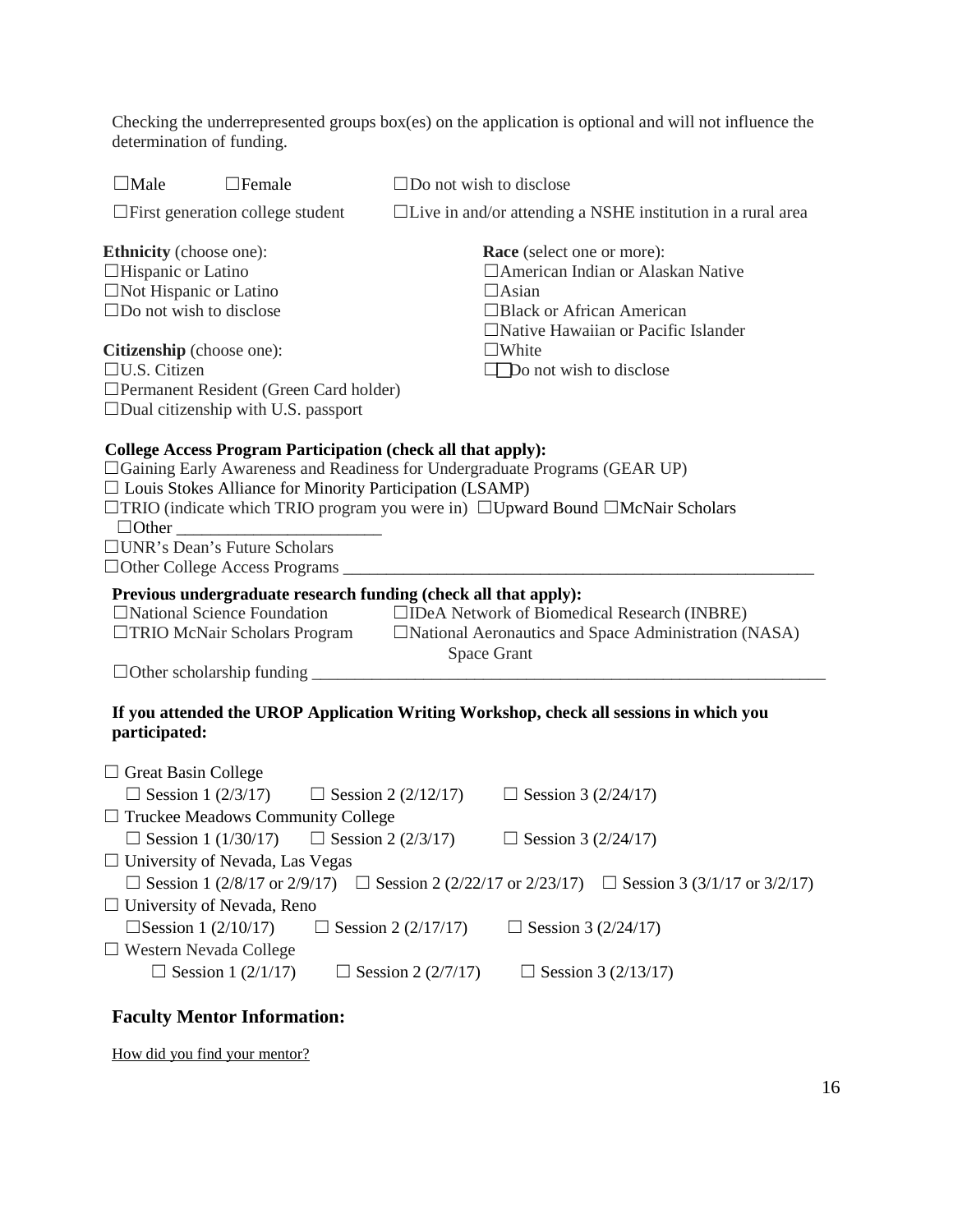$\Box$  Nevada STEM Mentor Network  $\Box$  Mentor is/was your instructor  $\Box$  Referred by a classmate/other faculty

#### **Lead Mentor Information**

| Mentor name                                   | Mentor signature                                                                                                                                                                                                               | Date |
|-----------------------------------------------|--------------------------------------------------------------------------------------------------------------------------------------------------------------------------------------------------------------------------------|------|
| Mentor's Institution                          | Mentor's Department                                                                                                                                                                                                            |      |
|                                               | E-mail: The contract of the contract of the contract of the contract of the contract of the contract of the contract of the contract of the contract of the contract of the contract of the contract of the contract of the co |      |
| <b>CO-Mentor Information (if applicable):</b> |                                                                                                                                                                                                                                |      |
|                                               |                                                                                                                                                                                                                                |      |
|                                               | Mentor signature                                                                                                                                                                                                               | Date |
| Mentor name<br>Mentor's Institution           | Mentor's Department                                                                                                                                                                                                            |      |

\*Projects not involving the solar energy-water-environment nexus are eligible.

*By the faculty mentor signing above, he/she certifies the accuracy of the information in this proposal, and certifies that he/she is a faculty member of the NSHE during the period covered in the attached proposal. If a second mentor is participating in this research, please provide his/her name and contact information.*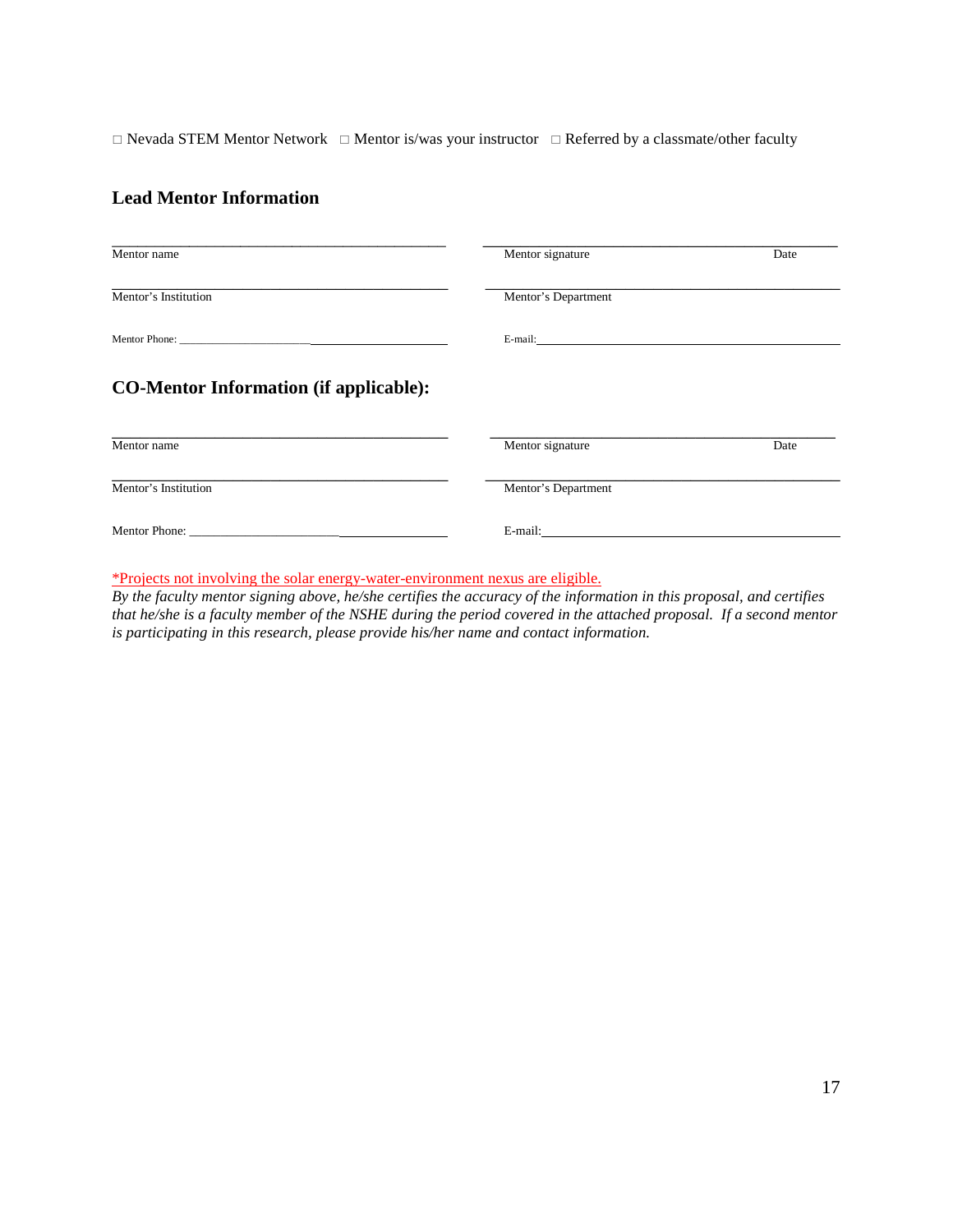## **FORM C**

*Register for one of the UROP Application Writing Workshop sessions listed on pages 5-6 to learn more about the application process and to receive application writing assistance.*

## **The Application Process: Who Does What?**

| Activity/Responsibility                            | Student                                                                                                                                                                                                                                                                                                                                                                                                                                                                                                                                                                                                                                                     | <b>Faculty Mentor</b>                                                                                                                                                                                                                                                                                                                                                                                                                |
|----------------------------------------------------|-------------------------------------------------------------------------------------------------------------------------------------------------------------------------------------------------------------------------------------------------------------------------------------------------------------------------------------------------------------------------------------------------------------------------------------------------------------------------------------------------------------------------------------------------------------------------------------------------------------------------------------------------------------|--------------------------------------------------------------------------------------------------------------------------------------------------------------------------------------------------------------------------------------------------------------------------------------------------------------------------------------------------------------------------------------------------------------------------------------|
| Review UROP program<br>Request for Proposals (RFP) | The student should carefully read the<br>UROP RFP, paying close attention to<br>eligibility and preparation and submission<br>guidelines. The student should forward a<br>copy of the program guidelines to the faculty<br>mentor. If the student does not have a faculty<br>mentor, utilize the resources on page 3 of the<br>RFP or contact one of the UROP Campus<br>Leads for assistance. Both UNR and UNLV<br>have Offices of Undergraduate Research who<br>can also assist. All students are strongly<br>encouraged to attend the UROP Application<br>Writing Workshops listed on pages 5-6 for<br>writing assistance and assistance with the<br>RFP. | Faculty mentors should identify and encourage<br>outstanding students to apply for UROP. The<br>faculty mentor should review program guidelines<br>to understand the role of the faculty mentor in<br>advising the student throughout all phases of the<br>UROP application process. Mentors are<br>encouraged to attend Session 1 of the UROP<br>Application Writing Workshops listed on pages 5-<br>6 to learn more about the RFP. |
| Develop the idea for a<br>Research project         | Students can find ideas for projects from a<br>variety of sources such as courses they have<br>taken, the scholarly interests of a faculty<br>member, or ideas of their own that they would<br>like to explore further. Students may work<br>within or outside of their major field of study.                                                                                                                                                                                                                                                                                                                                                               | A faculty member with a general area of interest<br>may encourage a student to pursue a project in<br>that area, but the formulation of the project itself<br>should be primarily the student's responsibility.<br>The faculty member may provide feedback and<br>constructive criticism during the formulation of<br>the project and proposal.                                                                                      |
| Collaboration                                      | scope of the project, the method of inquiry or creative activity, and expected outcomes.<br>Discussions should also include a proposed budget and timeline for completing the project.<br>Students and their faculty mentors should expect to meet more than once during the application<br>process.                                                                                                                                                                                                                                                                                                                                                        | The discussion between student and faculty mentor should lead to an agreement on the nature and                                                                                                                                                                                                                                                                                                                                      |
| Complete the<br>application                        | The student completes the UROP Checklist and<br>Cover Sheet (Forms A-B) and all elements of the<br>proposal described in Section E: Proposal<br>Preparation Instructions in the RFP. The<br>proposal components should be combined into a<br>single pdf document for submission. Student<br>should provide mentor with a final copy of the<br>application.                                                                                                                                                                                                                                                                                                  | The faculty mentor reviews a draft of the<br>proposal, which includes the cover sheet, project<br>description, timeline, resume(s), and budget to<br>ensure that the proposed work can be performed<br>and supervised within the space, time frame, or<br>level of support indicated.                                                                                                                                                |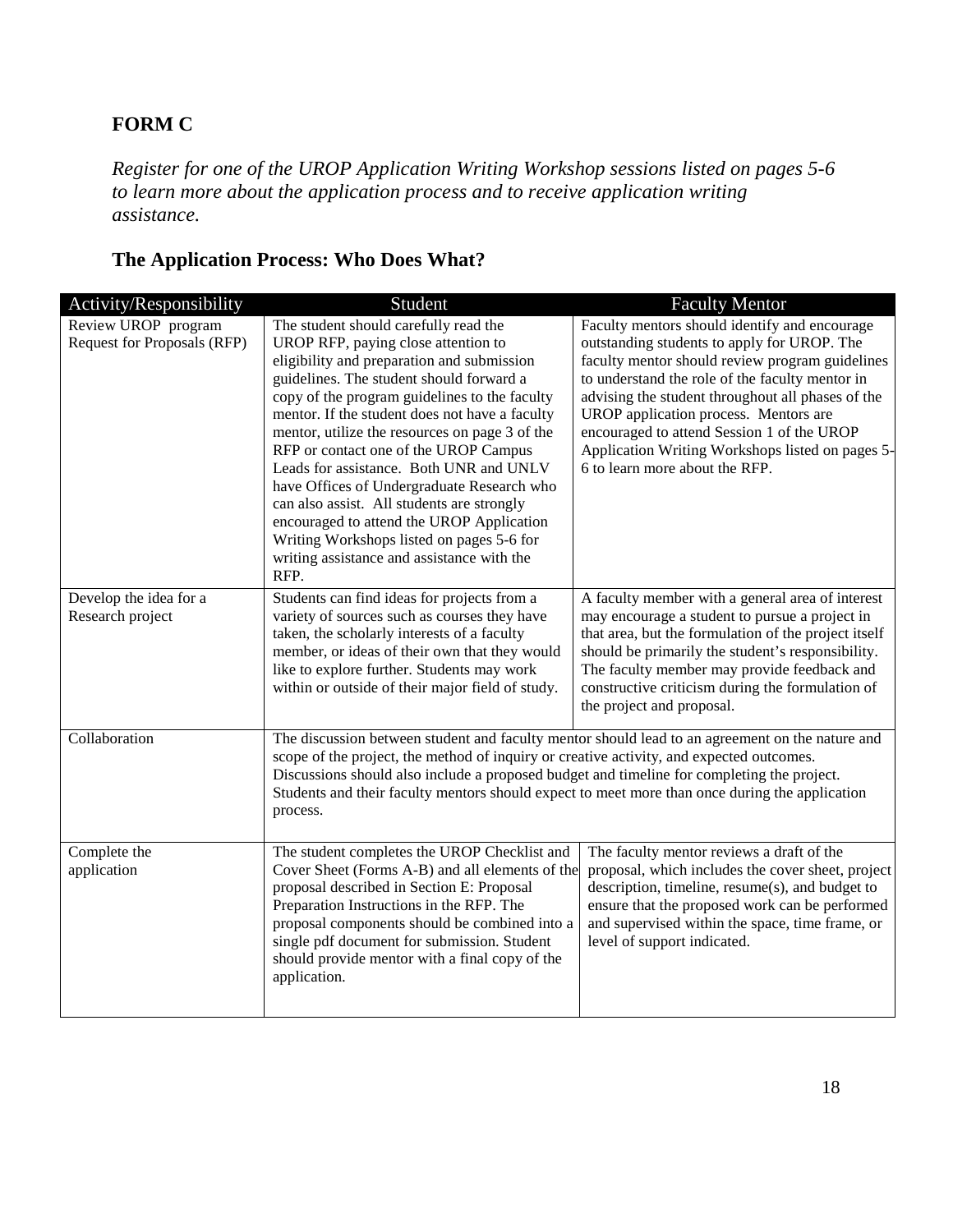| Submit the application | The student sends the application portfolio     | Student mentors are invited to submit letters  |
|------------------------|-------------------------------------------------|------------------------------------------------|
|                        | materials in a single pdf document to Michele   | of recommendation and support separate of      |
|                        | Casella via email at urop@nshe.nevada.edu. The  | the student application package to             |
|                        | email subject line and the application document | urop@nshe.nevada.edu but must submit prior     |
|                        | should be titled                                | to the deadline date of Friday, March 3, 2017, |
|                        |                                                 | 5:00 PM PST. Faculty mentors will be copied    |
|                        | <b>LAST NAME_FIRST</b>                          | on the email of receipt by the EPSCoR          |
|                        | NAME INSTITUTION UROP17-18                      | Administrator. They will also be copied on     |
|                        |                                                 | student notification of award or decline.      |
|                        | Example: Jones_Tom_UNR_UROP17-18                |                                                |
|                        | The application should be submitted no later    |                                                |
|                        | than 5:00 PM PST Friday, March 3, 2017. Late    |                                                |
|                        | or incomplete proposals will not be reviewed.   |                                                |
|                        |                                                 |                                                |
|                        | If the student does not receive a confirmation  |                                                |
|                        | of receipt, within 1 day of submitting, it is   |                                                |
|                        | his/her responsibility to follow up via email,  |                                                |
|                        | michele casella@nshe.nevada.edu.                |                                                |
|                        |                                                 |                                                |
|                        |                                                 |                                                |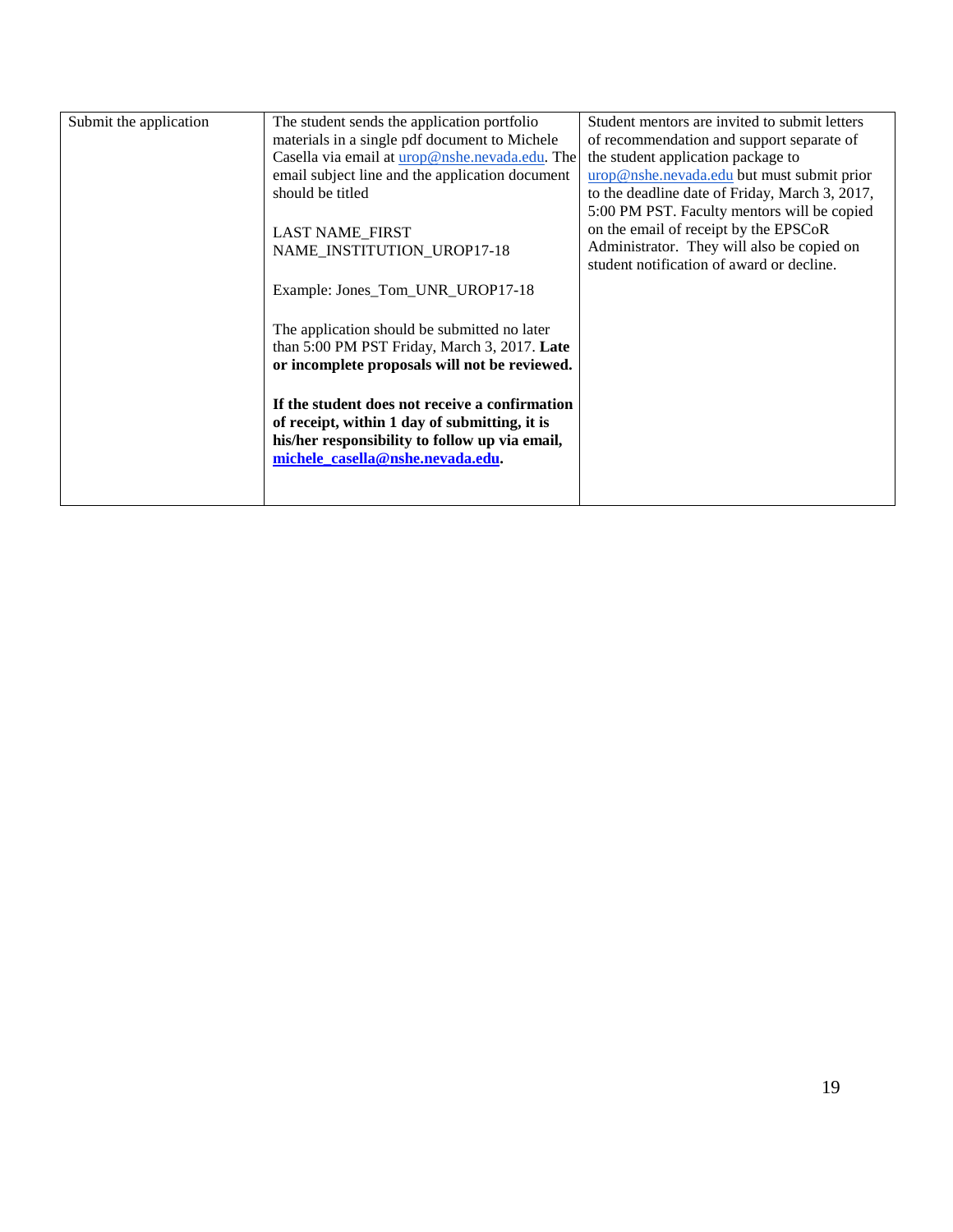#### **FORM D**

#### **References Cited**

Each reference must include the names of all authors (in the same sequence in which they appear in the publication), the article and journal title, book title, volume number, page numbers, and year of publication. If the document is available electronically, the website address also should be identified. Proposers must be especially careful to follow accepted scholarly practices in providing citations for source materials relied upon when preparing any section of the proposal. While there is no established page limitation for the references, this section must include bibliographic citations only and must not be used to provide parenthetical information outside of the Project Description.

#### **Biographical Sketch(es) (FOR MENTOR USE ONLY)**

A biographical sketch (limited to two pages) should be included with your solicitation. The following information must be provided in the order and format specified below:

#### **(a) Professional Preparation**

A list of the individual's undergraduate and graduate education and postdoctoral training as indicated below:

| Undergraduate Institution(s) | Major | Degree & Year           |
|------------------------------|-------|-------------------------|
| Graduate Institution(s)      | Maior | Degree & Year           |
| Postdoctoral Institution(s)  | Area  | Inclusive Dates (years) |

#### **(b) Appointments**

In reverse chronological order, list all of the individual's academic/professional appointments beginning with the current appointment.

#### **(c) Products**

A list of: (i) up to five products most closely related to the proposed project; and (ii) up to five other significant products, whether or not related to the proposed project. Acceptable products must be citable and accessible including but not limited to publications, data sets, software, patents, and copyrights. Unacceptable products are unpublished documents not yet submitted for publication, invited lectures, and additional lists of products. Only the list of 10 will be used in the review of the proposal.

Each product must include full citation information including (where applicable and practicable) names of all authors, date of publication or release, title, title of enclosing work such as journal or book, volume, issue, pages, website and Uniform Resource Locator (URL) or other Persistent Identifier.

#### **(d) Synergistic Activities**

A list of up to five examples that demonstrate the broader impact of the individual's professional and scholarly activities that focuses on the integration and transfer of knowledge as well as its creation. Examples could include, among others: innovations in teaching and training (e.g., development of curricular materials and pedagogical methods); contributions to the science of learning; development and/or refinement of research tools; computation methodologies, and algorithms for problem-solving; development of databases to support research and education; broadening the participation of groups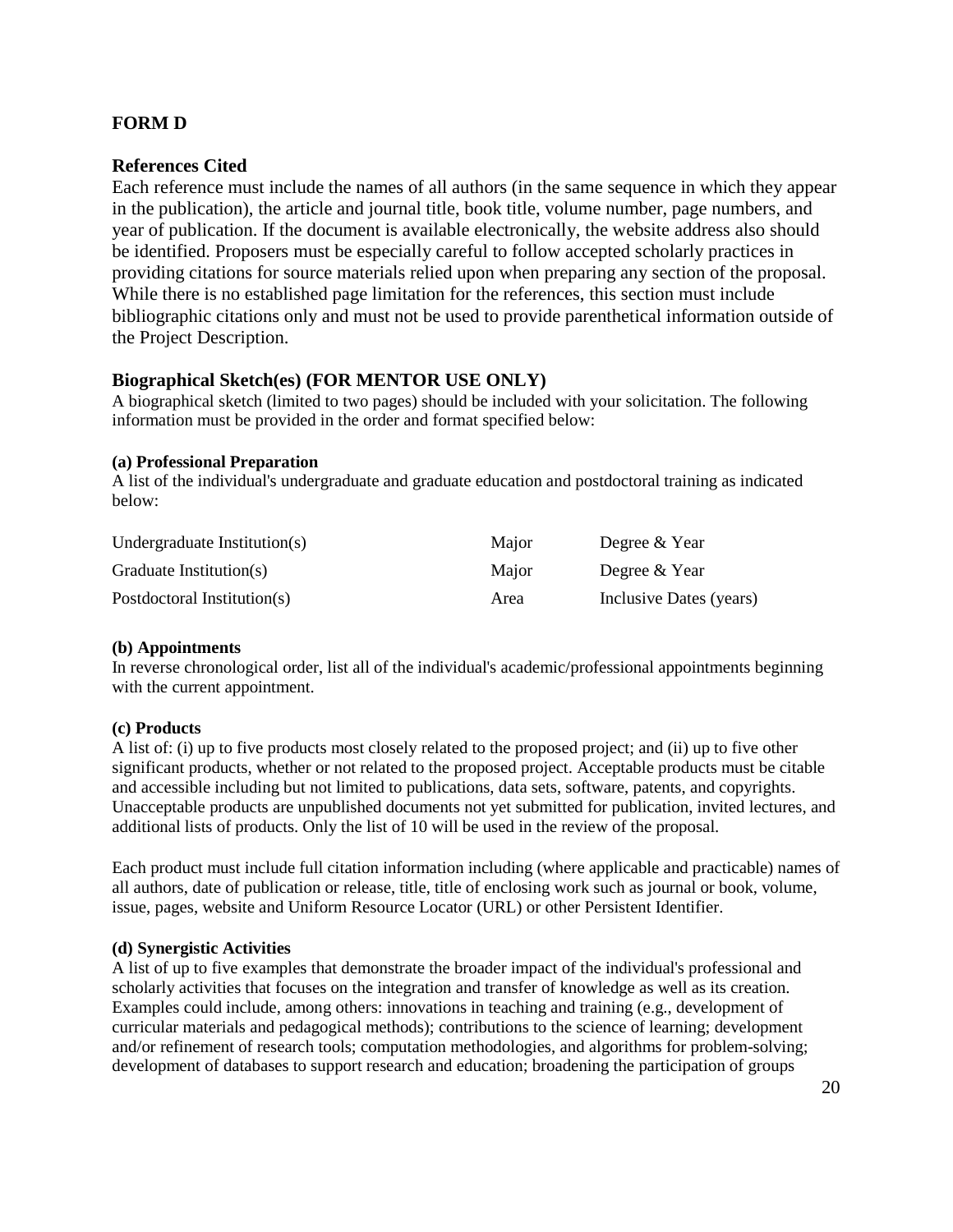underrepresented in science, mathematics, engineering and technology; and service to the scientific and engineering community outside of the individual's immediate organization.

#### **(e) Collaborators & Other Affiliations**

- **Collaborators and Co-Editors.** A list of all persons in alphabetical order (including their current organizational affiliations) who are currently, or who have been collaborators or co-authors with the individual on a project, book, article, report, abstract or paper during the 48 months preceding the submission of this proposal. Also include those individuals who are currently or have been coeditors of a journal, compendium, or conference proceedings during the 24 months preceding the submission of the proposal. If there are no collaborators or co-editors to report, this should be so indicated.
- **Graduate and Postdoctoral Advisors.** A list of the names of the individual's own graduate advisor(s) and principal postdoctoral sponsor(s), and their current organizational affiliations.
- **Thesis Advisor and Postgraduate-Scholar Sponsor.** A list of all persons (including their organizational affiliations), with whom the individual has had an association as thesis advisor, or with whom the individual has had an association within the last five years as a postgraduatescholar sponsor. The total number of graduate students advised and postdoctoral scholars sponsored also must be identified.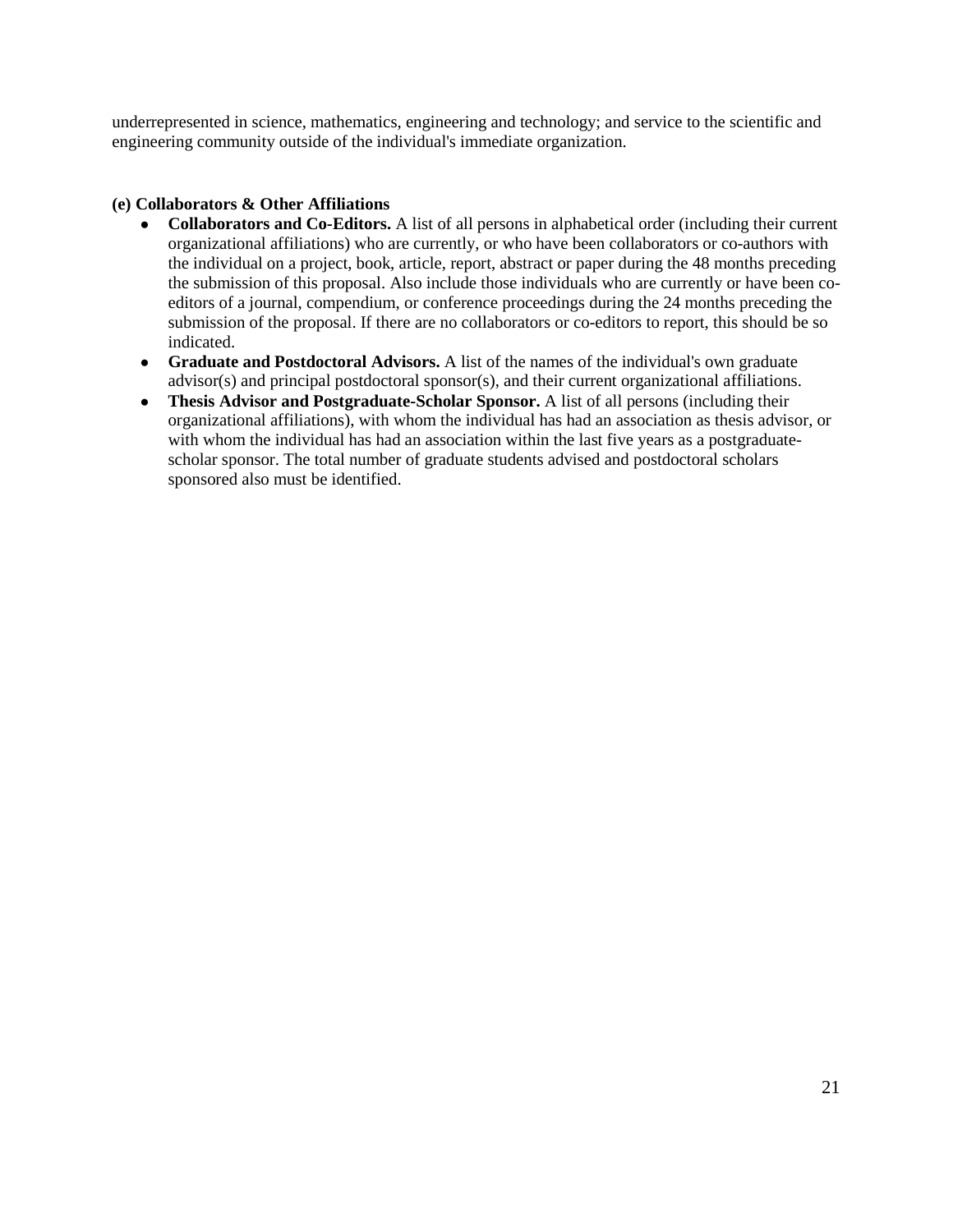#### **FORM E**

# STUDENT CURRICULUM VITAE (CV) BUILDER

## **What is a Curriculum Vitae?**

A Curriculum Vitae ("CV" or "vitae") is a comprehensive, biographical statement emphasizing your professional qualifications and activities. In general, curricula vitae are three or more pages in length. Because a CV is similar to a resume, you may find the "Resume and Cover Letter Construction" guide helpful. An advantage to the C.V. format is the significant freedom to choose the headings and categories for your information and the strength reflected in their arrangement.

## **When Is a Curriculum Vitae Appropriate?**

A CV should **only** be used when specifically requested. This might occur in the following instances:

- Applications for admission to Graduate or Professional Schools
- Independent consulting in a variety of settings
- Providing information related to professional activities (e.g., applications for professional memberships and leadership positions, and presentations at professional conferences)
- Proposals for fellowships or grants
- Applications for positions in academia, including:
- School administration, (e.g., elementary or secondary school principals, superintendents, deans of schools)
- Institutional research and consulting
- Higher Education positions in teaching, research, and administration

## **Possible Sections to Include In Your C.V.**

| Heading           | Name, address(es), and phone number(s), including area $code(s)$                                                                                                                                                                                                                                                                                                                                                                                                                                                                                            |
|-------------------|-------------------------------------------------------------------------------------------------------------------------------------------------------------------------------------------------------------------------------------------------------------------------------------------------------------------------------------------------------------------------------------------------------------------------------------------------------------------------------------------------------------------------------------------------------------|
| Education         | Listing of academic degrees beginning with the degree in progress or<br>most recently earned. Include name of institution, city and state, degree<br>type (B.A., B.S., M.A., etc.), area of concentration, month and year<br>degree was (will be) received. Note: You may wish to include the title<br>(using the format appropriate to your particular academic field) of your<br>thesis. If you are an undergraduate and your GPA is 3.5 or higher, it is<br>appropriate to include it. You may also include "Relevant Coursework"<br>under this heading. |
| Honors and Awards | Receipt of competitive scholarships, fellowships, and<br>assistantships; names of scholastic honors; teaching or research<br>awards.                                                                                                                                                                                                                                                                                                                                                                                                                        |